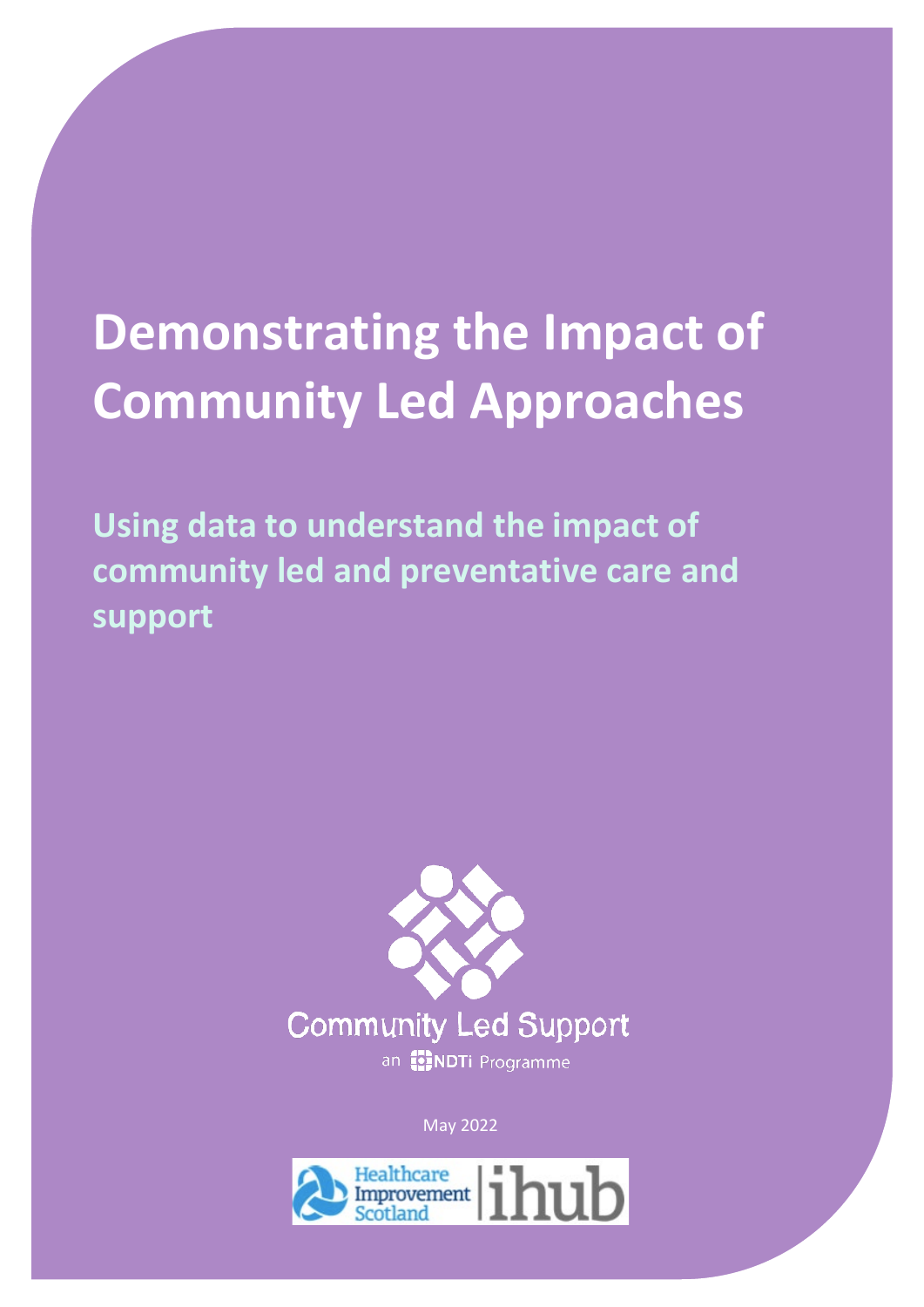

**National Development Team for Inclusion**

[office@ndti.org.uk](mailto:office@ndti.org.uk) © 2022 National Development for Inclusion [www.ndti.org.uk](http://www.ndti.org.uk/)

Disclaimer

This report (including any enclosures and attachments) has been prepared for the exclusive use and benefit of the addressee(s) and solely for the purpose for which it is provided. We do not accept any liability for errors or omissions in the data whether arising from the data sources themselves, or in the analysis, nor to any third party in respect of this report.

The author acknowledges the wonderful support given by colleagues in South Ayrshire HSCP. The experience, input, challenge and learning from Phil White, Steven Kelly and Kirsten Kirr, have allowed us to test how we might use our data differently to tell the story of their journey and the impacts of Community Led Strength Based practice.

Sincere thanks also to The Improvement Hub (ihub) for funding the work to develop this report and to make the sharing of this learning possible.

(ihub is part of Healthcare Improvement Scotland**).**

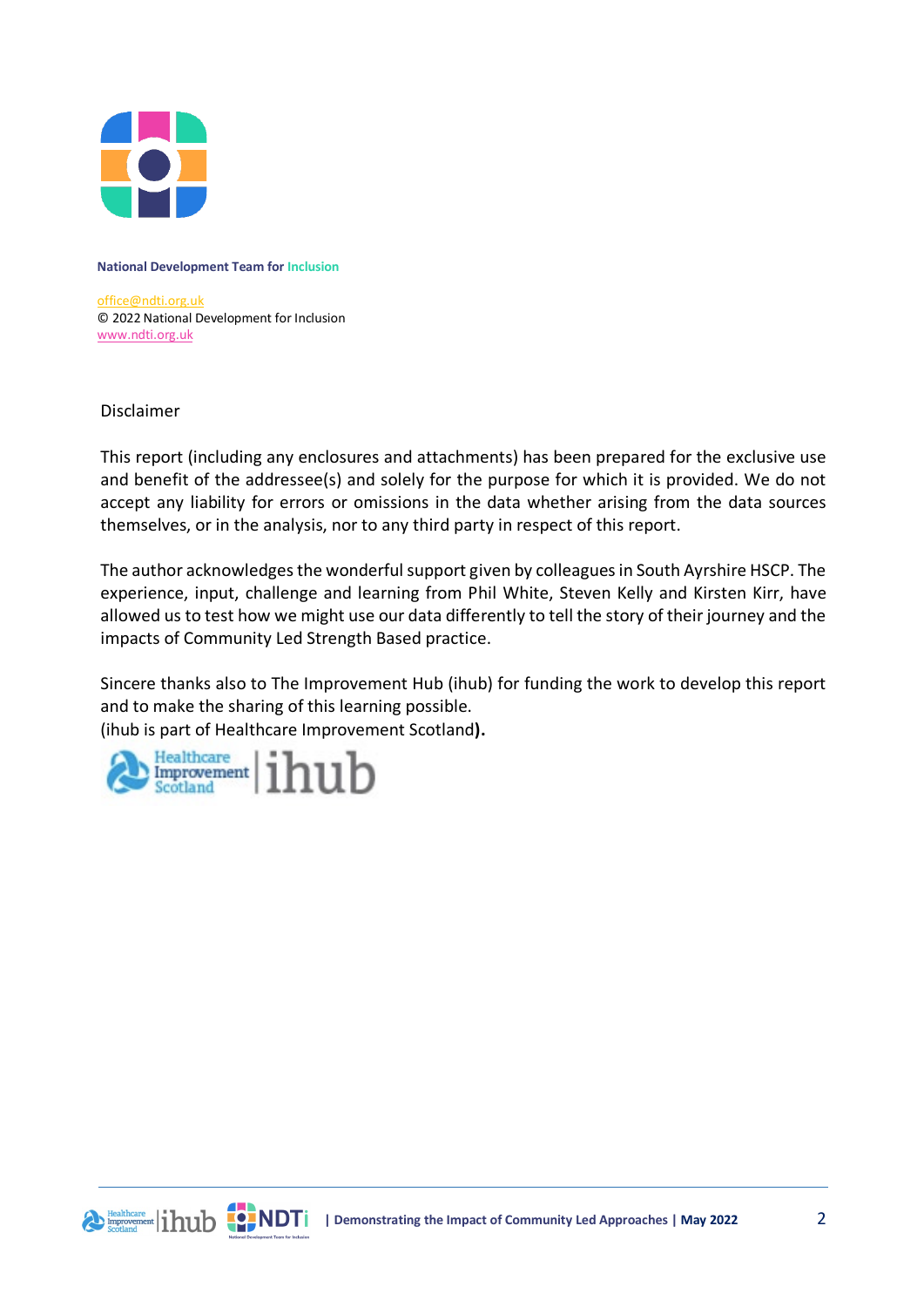

# **Table of Contents**

| <b>Introduction and Context</b>                | Page 4  |
|------------------------------------------------|---------|
| Observable Impacts                             | Page 6  |
| Approach and Methodology                       | Page 7  |
| Specific HSCP Approach and Outputs             | Page 9  |
| <b>Findings and Learnings</b>                  | Page 15 |
| Opportunities, Conclusions and Recommendations | Page 21 |
| Appendix 1: References                         | Page 24 |
|                                                |         |

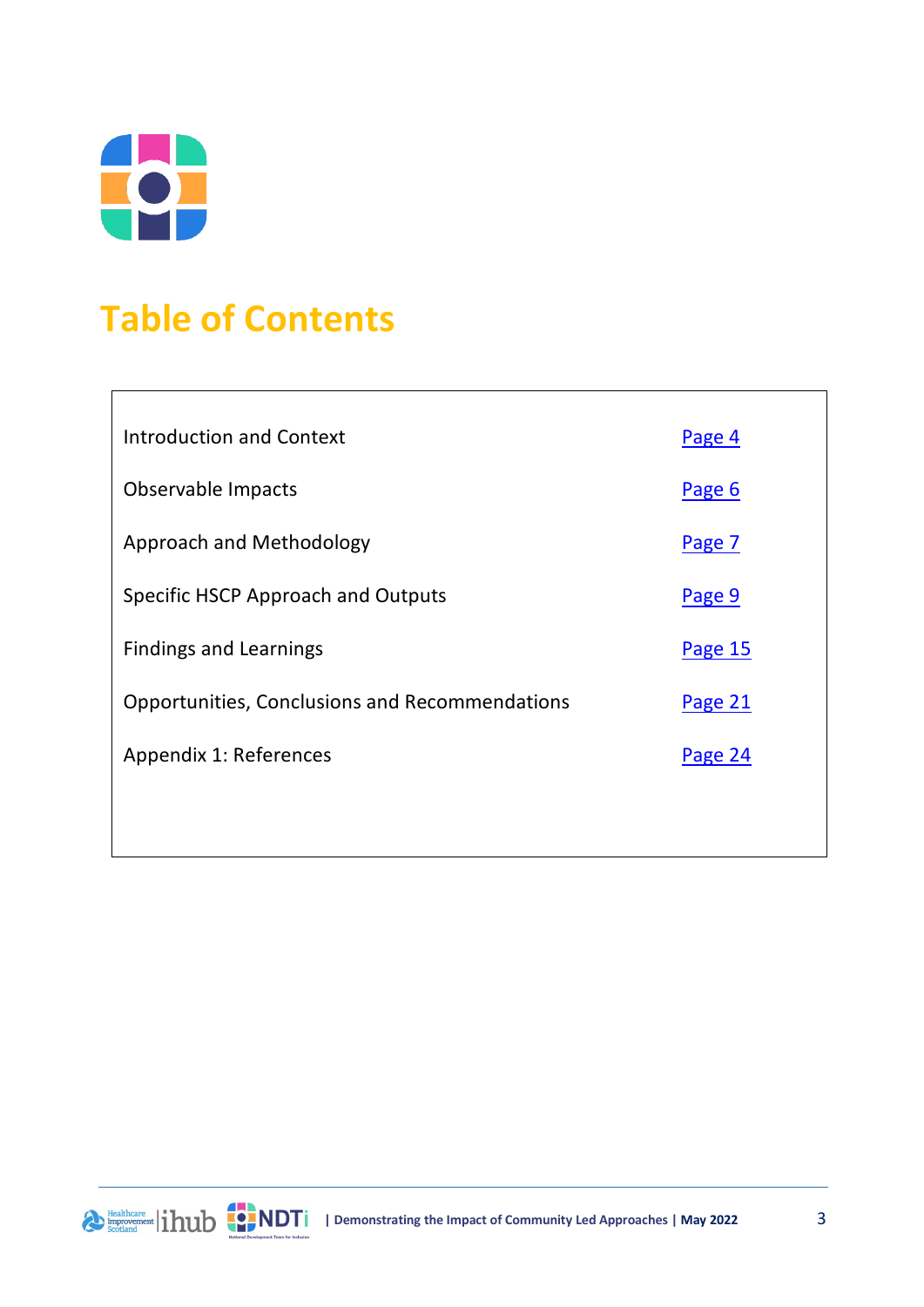

## <span id="page-3-0"></span>**Introduction and Context**

#### **Background & Introduction**

Current measures across health and social care can provide a good understanding of demand and use of resources for current service models. This data is helpful in the formation of strategic plans and allows system leaders to respond to acute pressures in the systems as and when they arise. There is a question as to whether this data, and the information which it delivers, is optimal in the light of new drivers, behaviours, and desired impacts such as those outlined by the Independent Review of Adult Social Care<sup>[1](#page-3-1)</sup> and the aims of a National Care Service.

Scotland has developed strong policy and accompanying legislation that seek to drive a more preventative approach to health and social care service provision. Local Health and Social Care Partnerships are increasingly describing practice that meets the aspirations of the policy and legislation and there is growing evidence of community led approaches and a clear focus on *What Matters*[2](#page-3-2) to individuals.

In order to build confidence in these new and emerging models of care, we need to seek data and evidence that not only demonstrate the effect this approach has in supporting people to live well and to live independently, but also the effect this has on the health and social care system: In short, we seek to understand what works in these approaches to maximise health and wellbeing and the effect this additional health and wellbeing has in reducing or stabilising demand for acute health and social care services.

This report describes the approach and findings of a short and focussed piece of work with one Health and Social Care Partnership (HSCP) to explore the question:

#### *How far can the current set of measurements across the Health and Social Care system, or the data underpinning these measures, be effective in capturing the impact of prevention through community-based interventions?*

The details of this exploration and its findings are set out in the report and appendices below, so too are a number of caveats, conclusions, and recommendations. We hope this will be instructive in furthering the work to understand the links between the aspirations, strategies, practices and impacts of community-based preventative approaches; and to contribute to the process of building a growing evidence base of the value of strength-based, community led approaches in Health and Social Care.

<span id="page-3-1"></span><sup>1</sup> <https://www.gov.scot/groups/independent-review-of-adult-social-care/>

<span id="page-3-2"></span><sup>2</sup> "[Why ask what matters? –](https://www.whatmatterstoyou.scot/why-ask/) What matters to you?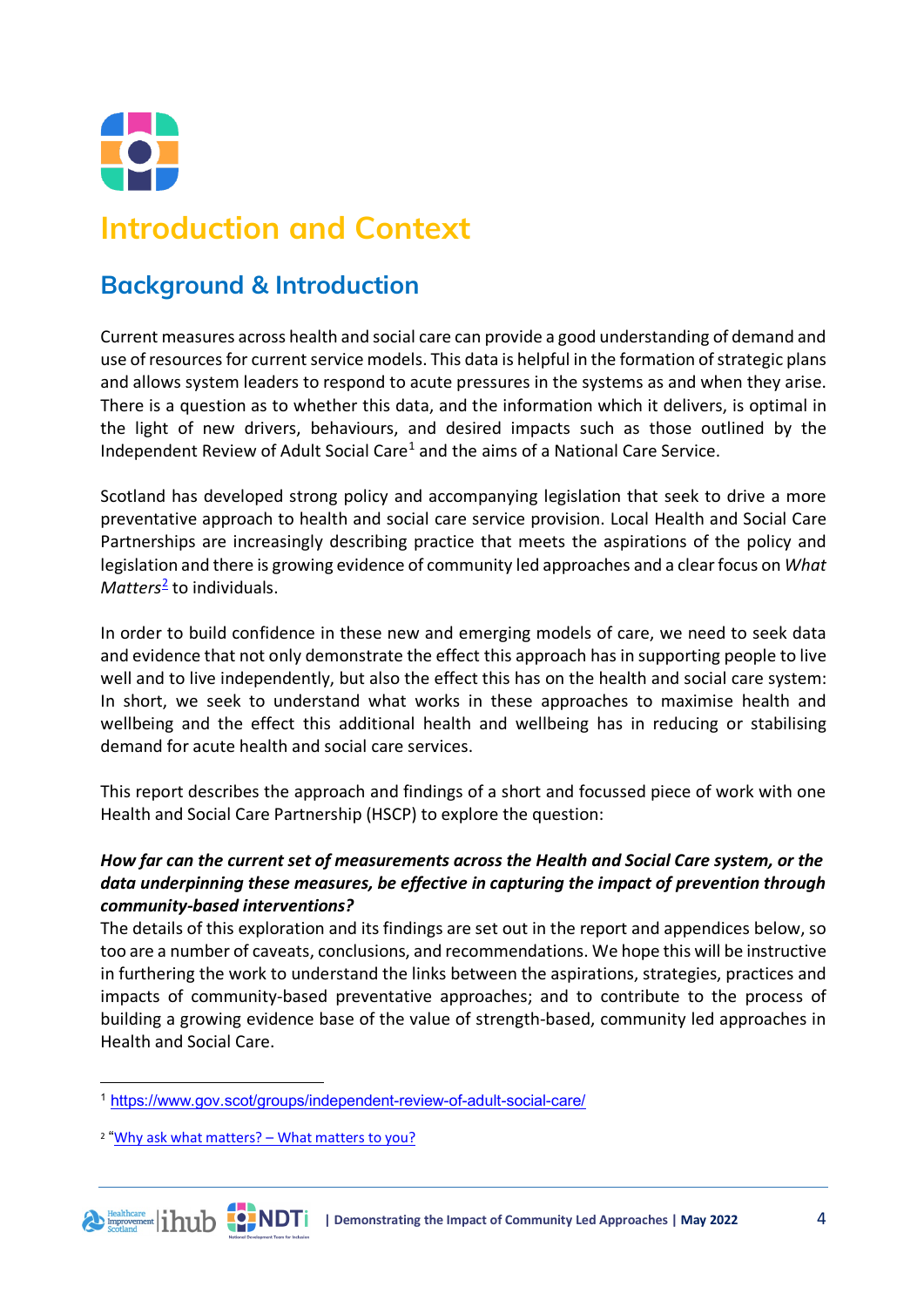We acknowledge the generous support from colleagues in South Ayrshire HSCP, in the giving of their time, experience, and expertise to support and to test the thinking, approach and possibilities outlined here. Any errors, omissions, or misunderstandings contained here are entirely those of the author.

#### **Caveats and Assumptions**

It is important to recognise that an ageing and growing population, living longer with more complexity and comorbidity is likely to continue to drive demand across many health and social care services. It is also important to note that Health and Social Care is, and has been for many years, a system under pressure. This pressure means that the system is vulnerable: capacity which may be realised by new ways of working is susceptible to being taken up quickly by demand previously unknown or excluded from the system by virtue of the system being 'full' or at its capacity.

Many communities, families, staff groups and services have been hit hard by the effects of the global coronavirus pandemic. Going forward, many will likely be affected by a rise in the cost of living and other economic consequences which will no doubt have its own impact on people's health and wellbeing. For all these reason and others, it demonstrates that a focus exclusively on output data in a single part of the system - such as number of people in the services, demand, budget expenditure or use of care - are not in themselves adequate measures of the effectiveness of this work. The rising tide of complexity and demand, driven by multiple factors will raise all boats; our data must show we are managing our resources optimally through evidence-based approaches backed by good data and intelligence.

This work was completed within a relatively short period of time and as such has not had the luxury of exploring all the possibilities, opportunities, or potential of the current data. Irrespective of the success of the approach, or its scalability, we must dig deeper and use our current data and intelligence more creatively and effectively to see the changes in our use of this precious resource and the intended and unintended consequences in the delivery of greater wellbeing for the people and families in our communities.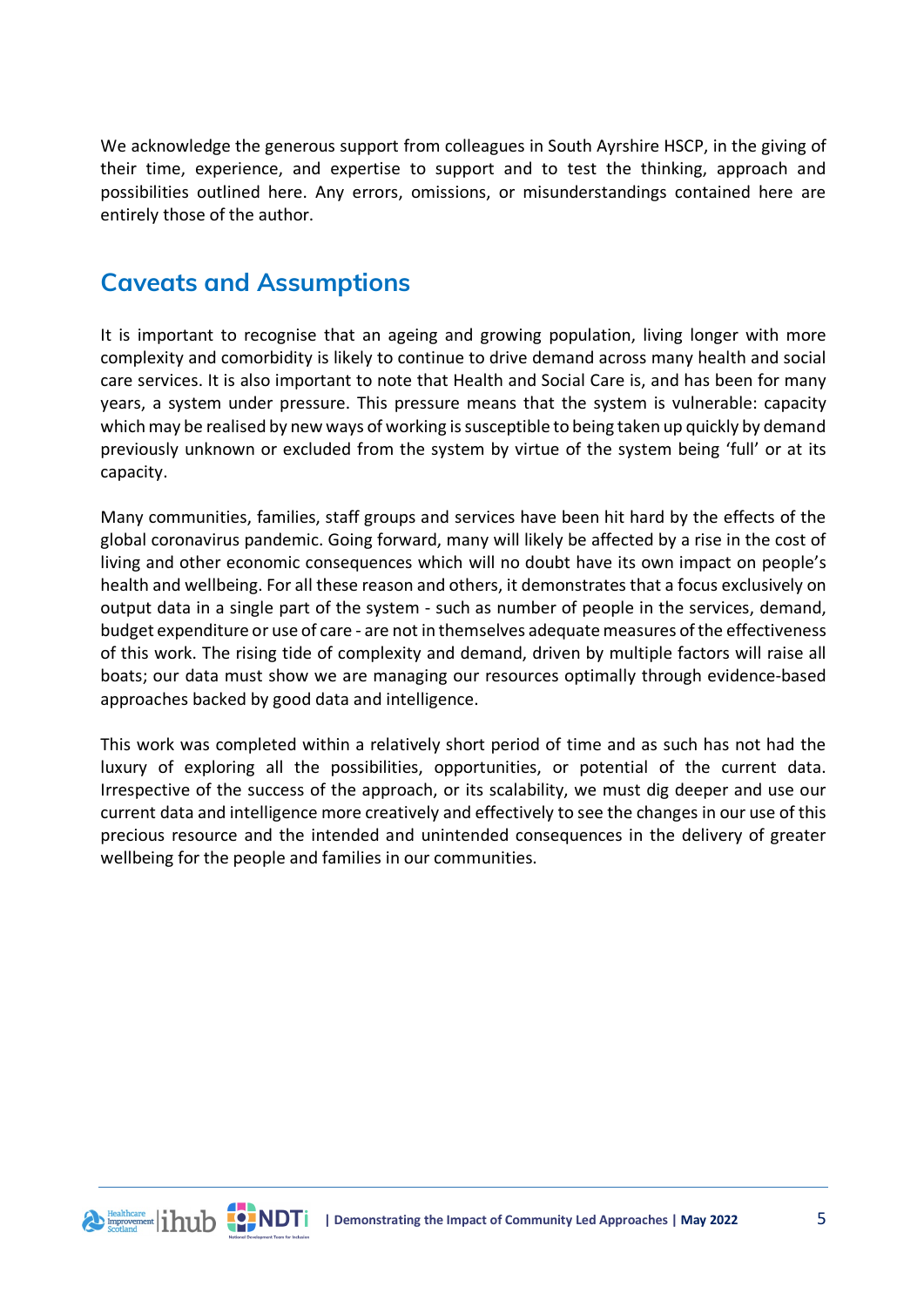

<span id="page-5-0"></span>In 2021 a report was compiled by NDTi based on a selection of the English Social Care data returns<sup>[3](#page-5-1)</sup>, which looked at whether there were any visible signs of change in the recorded outcomes and outputs for those Local Authorities in England where they had a track record of Community Based Approaches.

This [report,](https://www.ndti.org.uk/resources/publication/observable-impacts-of-community-led-support) entitled *Observable Impacts of Community Led Support: A summary of six opportunities and impacts of CLS Strength Based & Place Based working in Adult Social Care,* compared a cohort of early adopters of NDTi's Community Led Support Programme to the other English local authorities in a number of areas which were deemed susceptible to the positive impacts of Community Based Approaches.

Purely on the basis of the data, a number of positive markers were evident in both outcomes and outputs for a cohort of early adopters of Community Based Approaches. The relationship between these positive markers and the local authorities use of resources, practice and focus was tested through conversations with senior leaders.

The data appeared to show that the early adopters demonstrated differences in the output and outcome data markers around both the proportions of contacts received from their communities and the ability to find resolutions to the early requests for support from within these same communities. The report highlighted consistent and sustained increases in self-reported quality of life, choice and control and increased social contact.

The *Observable Impacts* report concluded that something 'different' appears to be happening when the principles of community led support, and by extension Strength Based Community Approaches, are applied consistently in the area of care and support. Those differences are centred around a quicker, community-based approaches which supported wellbeing and were realising measurable improvements in quality of life.

It is hoped that the content and approach demonstrated here is this report can help to take this thinking another step forward. In an information rich world such as health and social care we must continue to search for the link between practice and outcomes, outcomes and wellbeing, wellbeing and resilience and resilience and sustainability in our services.

<span id="page-5-1"></span><sup>3</sup> Short and Long Term Care Activity Data (SALT) and ASCOF data.



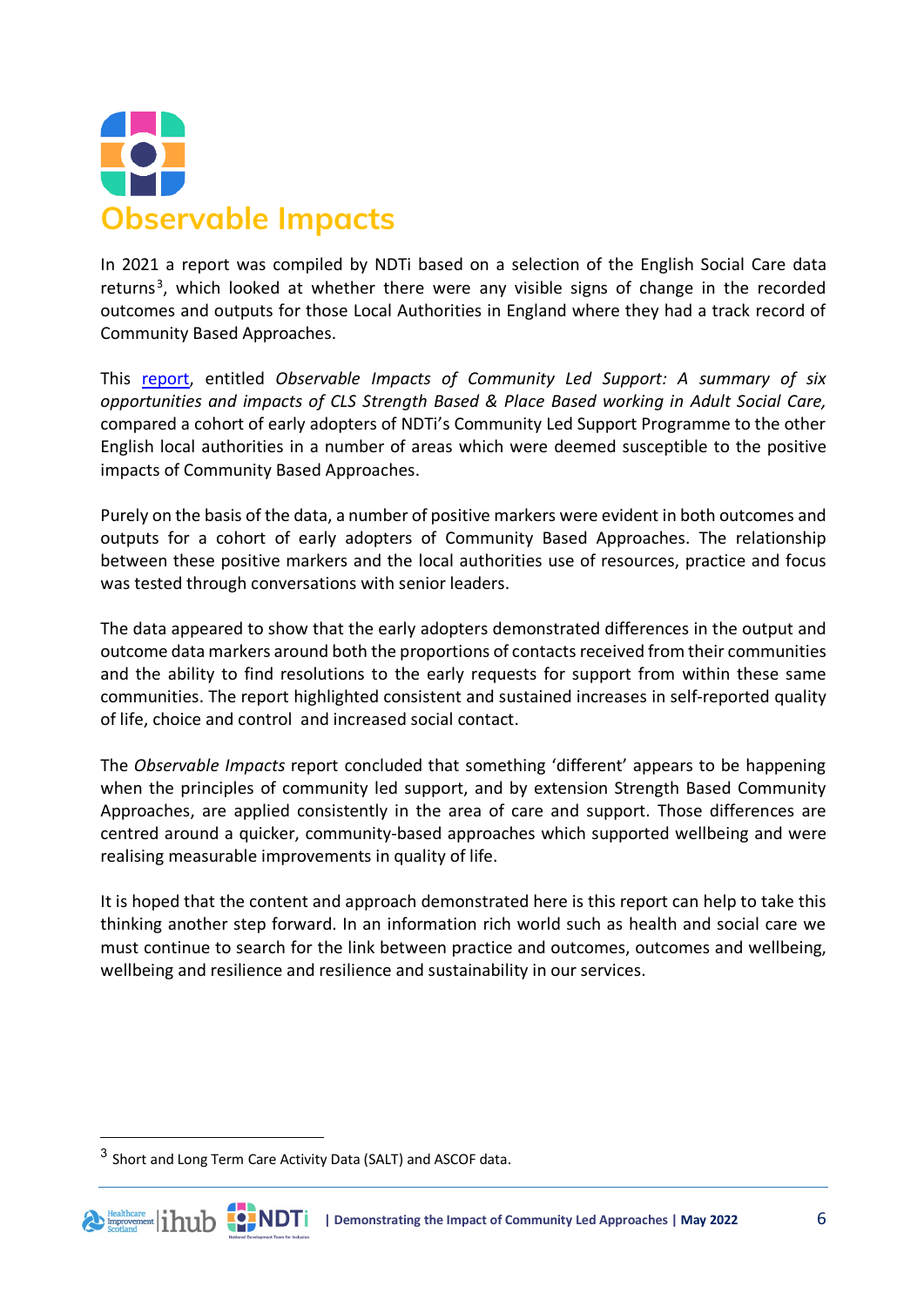

# **Approach and Methodology**

## **General Approach**

In order to start to explore the data, an approach was needed to understand the purpose and activities, the problems to be solved and the solutions employed by the new ways of working. NDTi's Community Led Support (CLS) Programme[4](#page-6-0) employs a *Staged Approach* within its Measurement Evaluation and Learning offer, which it employs with local authorities across the United Kingdom to surface Strategic Intent and Systems thinking. This approach sets out to deliberately expose the system and any assumptions and identify potential new or additional measures to support learning (Tab1).

| <b>Stage</b>                                                                 | <b>Description</b>                                                                                                                                                                                                                                                                                                                        |
|------------------------------------------------------------------------------|-------------------------------------------------------------------------------------------------------------------------------------------------------------------------------------------------------------------------------------------------------------------------------------------------------------------------------------------|
| Stage 1<br>Strategic Intent                                                  | Discuss and identify mission, vision & strategy and agree upon the focus<br>I.<br>area of Community Led Support in the business.                                                                                                                                                                                                          |
| Stage 2<br>Introducing the<br>Measures & Logic<br>Modelling                  | Articulate a logic model of the application of Community Led Support in the<br>I.<br>agreed area.<br>Identify and agree upon measures - financial and nonfinancial - against<br>Ⅱ.<br>scorecard areas to show balance of experiential, process & economic.                                                                                |
| Stage 3<br>Baselining, analysis<br>and Strategy /<br><b>Delivery Mapping</b> | Collect retrospective scorecard data over an extended period to show<br>I.<br>current position (baseline) and trajectory.<br>Analyse for connections correlation and causation between data.<br>Ш.<br>Convert Logic Model into a Strategy/Delivery Map.<br>III.                                                                           |
| Stage 4<br>Framework delivery                                                | Update financial and nonfinancial measures in scorecard format as<br>$\mathsf{L}$<br>necessary.<br>Agree and create data and report with timings and formats suitable for staff<br>Ш.<br>at each organisational level to communicate progress, enhance delivery,<br>improve practice and performance and support learning.                |
| Stage 5<br>Communication                                                     | Communicate the mission, vision & strategy to all stakeholders, showing the<br>Ι.<br>learning and evidence that shows how practice and behaviours link to key<br>outcomes and desired strategic impacts.<br>Communicate the expectations around engagement with the data and the<br>Ш.<br>framework in terms of learning and improvement. |

*Figure 1: Community Led Support Staged Approach to Measurement Evaluation and Learning (NDTi).* 

<span id="page-6-0"></span><sup>4</sup> <https://www.ndti.org.uk/change-and-development/community-led-support>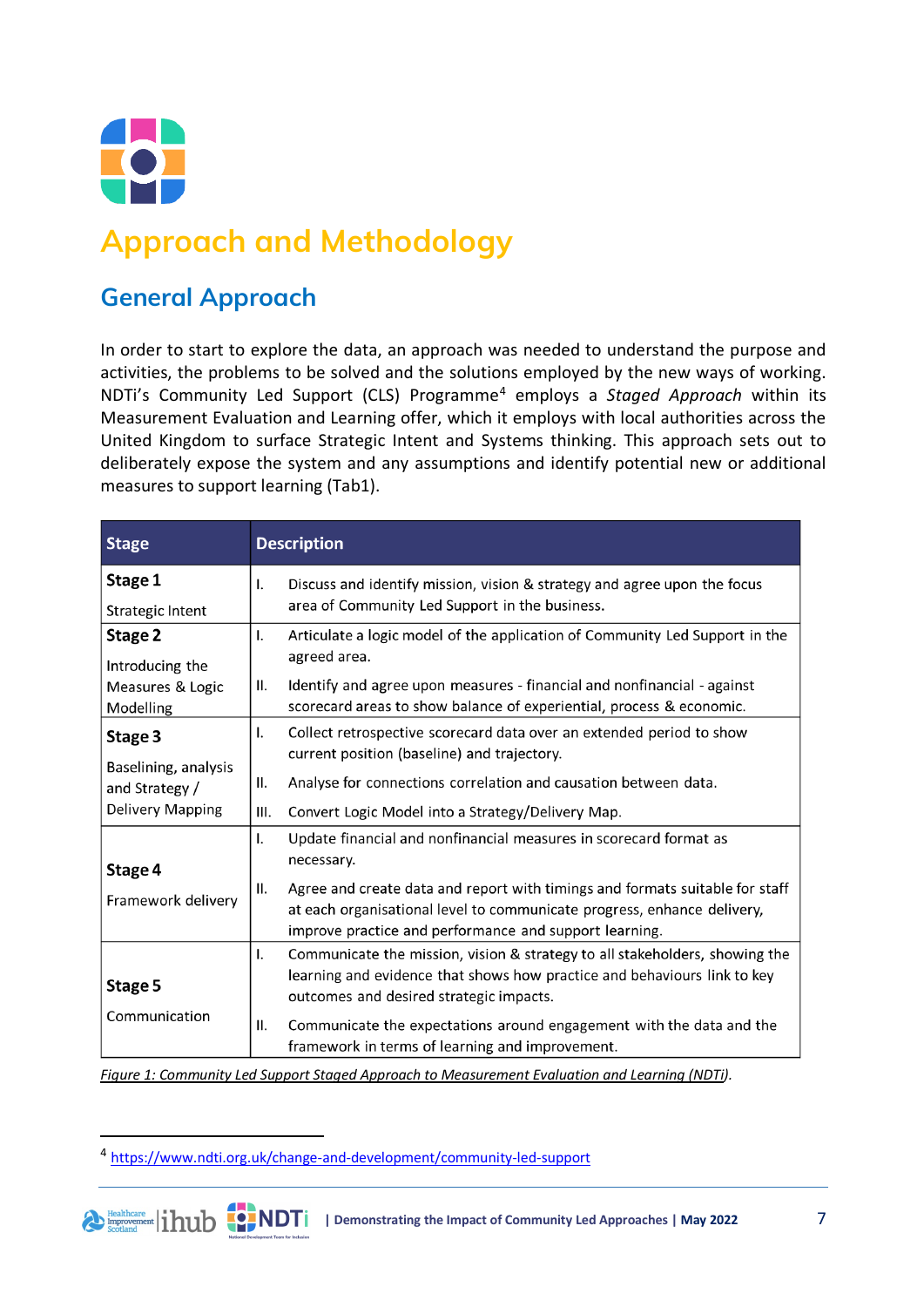This methodology was adapted to match the timescales and scope of this work, working with an identified HSCP though the first 2 stages of the process and partially through the 3<sup>rd</sup> stage. The work concluded at Stage 3.2 as further parts of the approach focussed on practical delivery of data delivery and changes, which is out of scope of this report.

Stage 3 itself was adapted to look both at how locally available data might be employed differently, and also looked at some of the current national data returns to see how far they might support measurement and learning around impact and effects in their current formats.

Lienthcare lihub **CONDT | Demonstrating the Impact of Community Led Approaches | May 2022** 8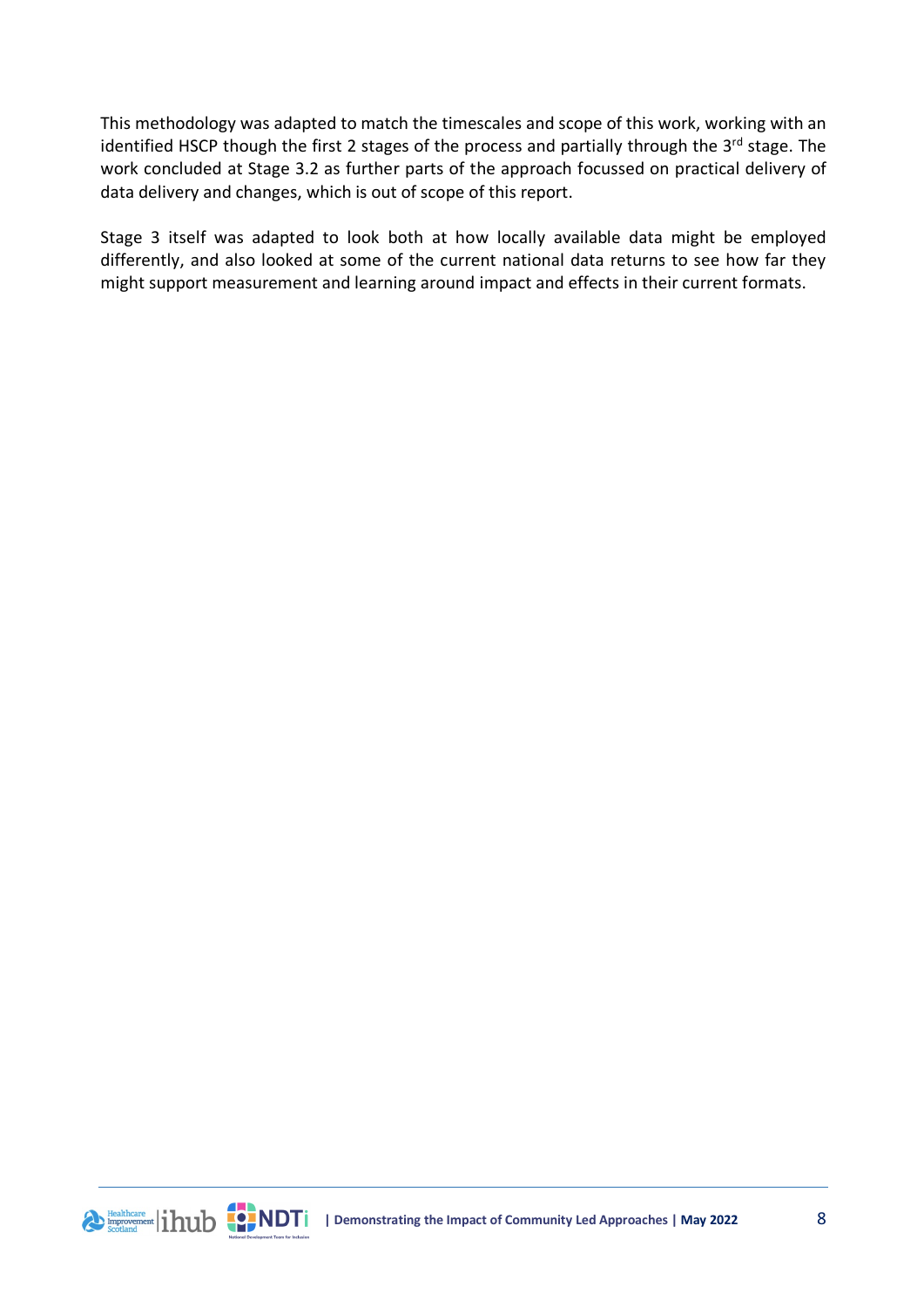

#### **Stage 1 (I): Strategic Intent**

Conversations were held with key individuals at the HSCP about the community led and preventative approaches. The purpose was to explore the nature of the work, why this approach was chosen and broadly what sorts of impacts, gains or changes were expected.

This conversation confirmed that the approach was a whole system intent to maintain independence, wellbeing, and Quality-of-Life for as long as possible through building and supporting better community networks for all. It was articulated that the use of community assets and opportunities and the signposting and prescribing of these at certain key points in people's life would help maintain wellbeing and as such keep people out of formal care for longer.

Current examples, such as different chronological aging of people from different socio-economic backgrounds were brought forward to show the link between opportunities and decline in health and wellbeing. The evidence for this is already available and seen locally and nationally in the data from different places, where people living in poorer regions and neighbourhoods were displaying poorer health and care outcomes and, as a result, requiring earlier and more pronounced formal intervention to support them.

This thinking was articulated in the form of a *Health and Quality-of-Life curve* (fig.2 below), which describes a trend over time of declining health and quality of life. At a given point in the curve (determined by need or eligibility) formal services will be required to intervene to offer support to bridge the gap between what people need to be able to achieve and what they can do for themselves.

The graph was populated with two curves: one optimal (green) showing a desired trajectory of maintaining health and Quality-of-Life for as long as possible, with the inevitable decline happening later, and one sub-optimal (red) showing an earlier decline.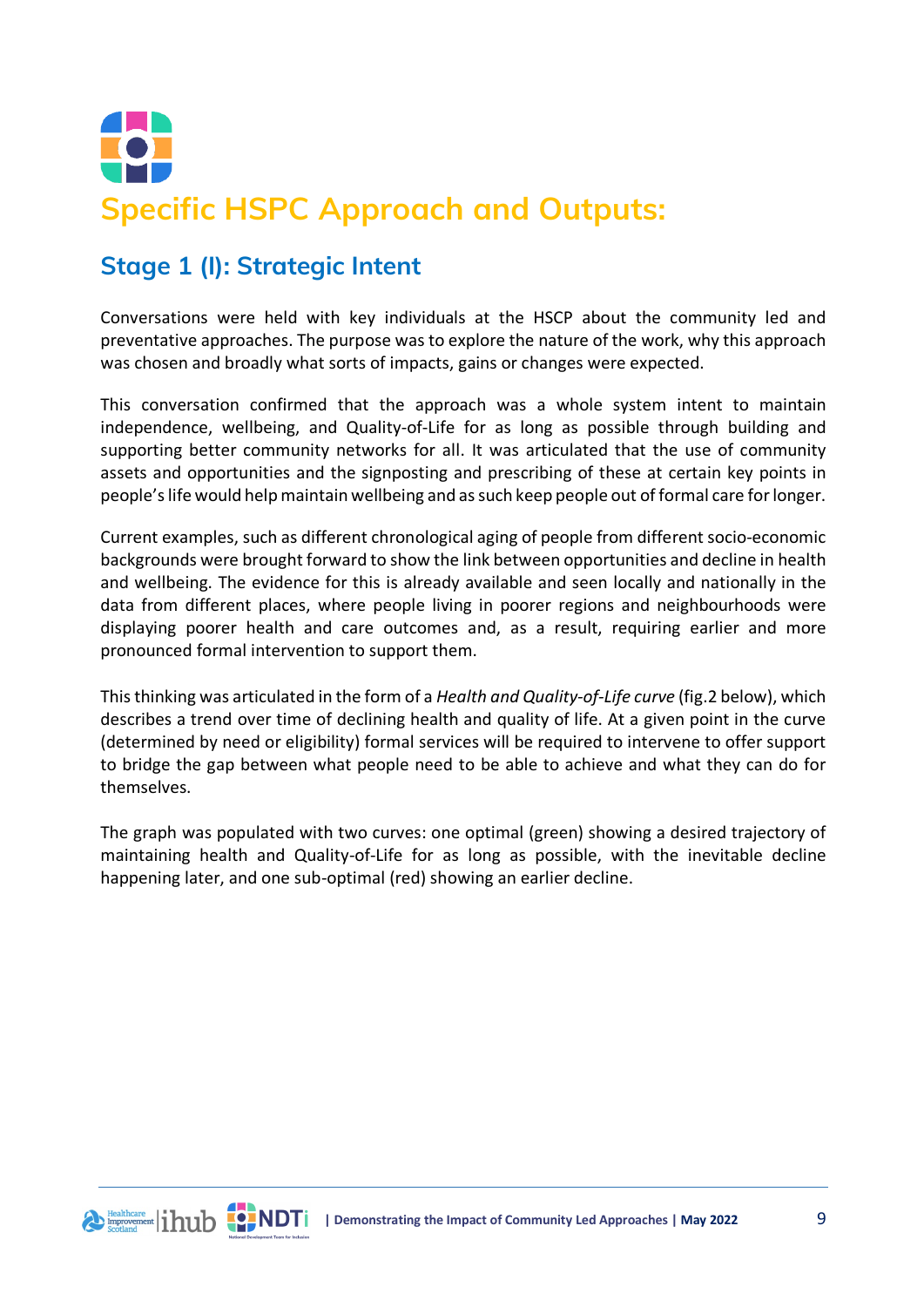

*Figure 2: Health and Quality-of-Life Curve (unannotated).*

Community Asset Based approaches and preventative measures could be seen to be included in the interventions (and investments) in the north of the graph, being approaches which seek to maintain health and Quality-of-Life outside formal services.

Equally, strength-based and outcomes-focussed practice (which includes Community-based Asset Based Approaches in concert with formal care) could equally be seen in the south of the graph after people have crossed any threshold that leads them into formal care, the use of which supports the ongoing trajectory of their health and Quality-of-Life at an optimal level.

#### **Stage 2 (I): Articulating Logic Models**

Deteathcare 11111 52 NDT

The conversation with the HSCP showed they had a clear delivery strategy for their Community Asset Based Approaches, an excellent understanding of coverage, of where and how resources were deployed and 'what good looks like' in the practice and delivery.

Previous work in this area has given us some simple logic modelling that applies to the north and south of the *Health and Quality-of-Life curve Graph,* specifically in the operational expectations of how this work seeks to delay or prevent the need for formal services and, where formal services are required, the ongoing use of Community-based Assets could support people to maintain good lives, what matters to them and how this might mitigate the need for care due to avoidable decline in health and independence.

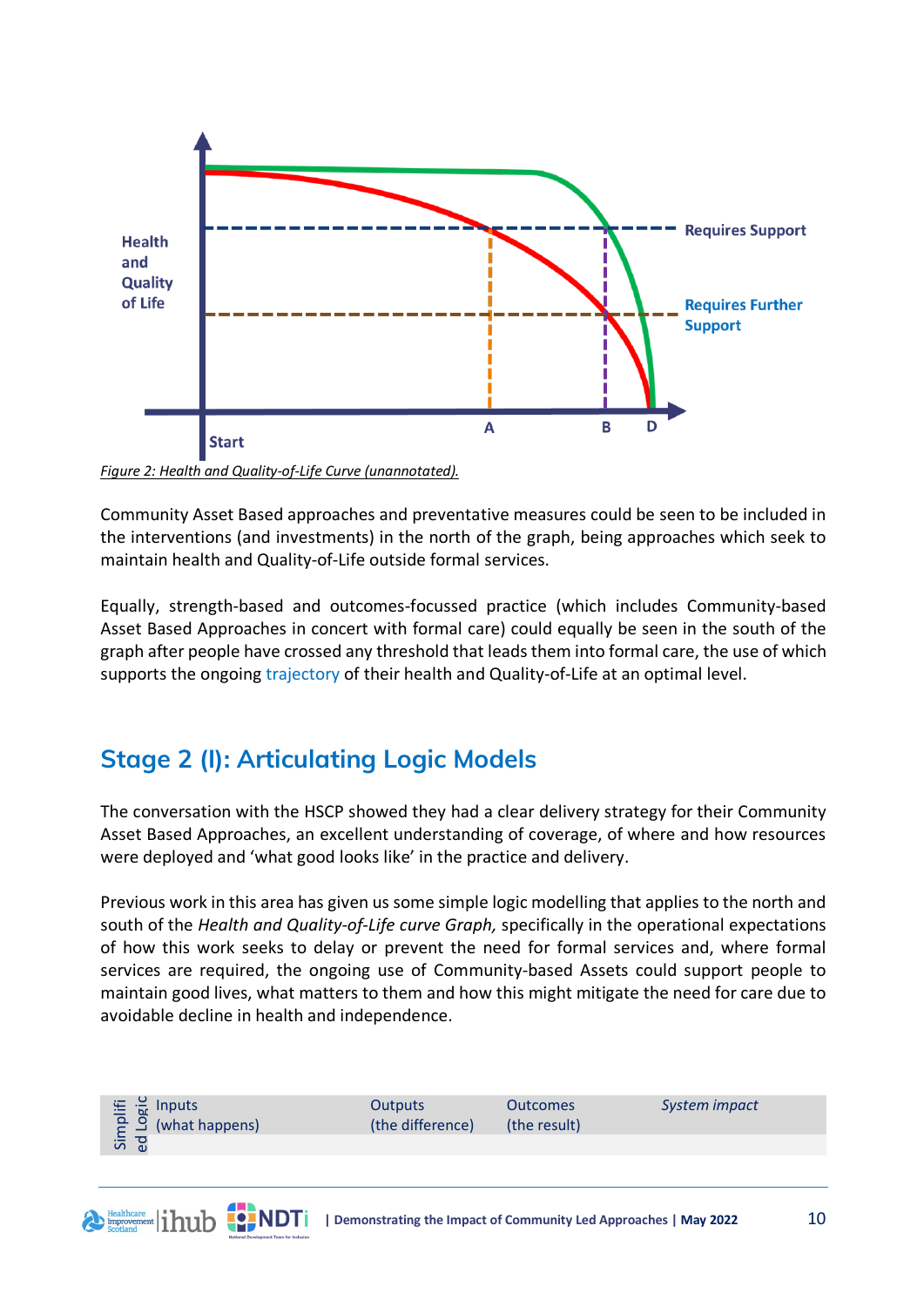| Community hubs enable                                                                                  | More people                   | More people                        | Reduced use of               |
|--------------------------------------------------------------------------------------------------------|-------------------------------|------------------------------------|------------------------------|
| strengths based early                                                                                  | seen more                     | connected with                     | resources involved in        |
| conversations in the<br>community                                                                      | quickly in<br>community or in | community supports<br>& activities | assessment & planning        |
| Joined up working across                                                                               | response to a                 | Issues resolved for                | Fewer crisis responses       |
| partners on the ground                                                                                 | request for<br>support via    | people in a timely                 | Reduced numbers in           |
| streamlining process                                                                                   | customer                      | and effective way                  | system                       |
|                                                                                                        | services.                     | <b>Reduced isolation</b>           | <b>Increased Quality-of-</b> |
|                                                                                                        |                               |                                    | Life reported                |
| There is a link between this activity and the use of residential care and use of social care following |                               |                                    |                              |

*hospital discharge. Note, there is no direct link with a reduction in the use of homecare at this point. Figure 3: Simplified Model of hub Conversations / Joint Working on the cusp of care (Prevention / Prior to Formal* 

|                                     | <b>Inputs</b><br>(what happens)                                                                    | <b>Outputs</b><br>(the difference)                                                                                                                          | <b>Outcomes</b><br>(the result)        | System impact                         |
|-------------------------------------|----------------------------------------------------------------------------------------------------|-------------------------------------------------------------------------------------------------------------------------------------------------------------|----------------------------------------|---------------------------------------|
|                                     |                                                                                                    |                                                                                                                                                             |                                        |                                       |
| <b>Model</b><br>Logic<br>Simplified | <b>Strengths based</b><br>conversations happen                                                     | More people achieving<br>outcomes without                                                                                                                   | Increased community<br>connections,    | Increased reported<br>quality of life |
|                                     | as part of assessment,<br>support planning and<br>review activity.                                 | recourse to paid support<br>or with a mix of natural<br>and paid support.<br>'Smart' reviewing is<br>proportionate to<br>complexity and cost of<br>package. | resilience and quality<br>of life.     | Reduced demand on<br>paid support to  |
|                                     |                                                                                                    |                                                                                                                                                             | Targeted use of                        | achieve outcomes.                     |
|                                     |                                                                                                    |                                                                                                                                                             | resources in planning<br>and review.   | Connecting plans<br>with quality and  |
|                                     |                                                                                                    |                                                                                                                                                             | Strength-based<br>practice is embedded | efficacy of provision                 |
|                                     |                                                                                                    |                                                                                                                                                             | in community teams.                    |                                       |
|                                     | This approach is supported by Strengths based practice frameworks but is less supported by current |                                                                                                                                                             |                                        |                                       |
|                                     | case management system configuration. The connections between plan and outcomes are essential      |                                                                                                                                                             |                                        |                                       |

*to inform quality Figure 4: Simplified Model of Strength-based practice (maintaining Community options to meet outcomes with* 

*Formal care).*

## **Stage 2 (II): Identification and agreement of relevant measures**

The combination of the *Health and Quality-of-Life curve* and the two logic models displayed a number of potential areas of effect that are demonstrable and measurable to test if these were visible from within the data. It also highlighted areas which may not be measurable from within the existing data but were likely to show the effects of this method of working.

A long list of these measures was created (*See Fig. 5 Long list of Measures arising from Strategic Overview and Logic Modelling conversations)* 

**Effect / Impact Potential Evidence / Measures| Demonstrating the Impact of Community Led Approaches | May 2022** 11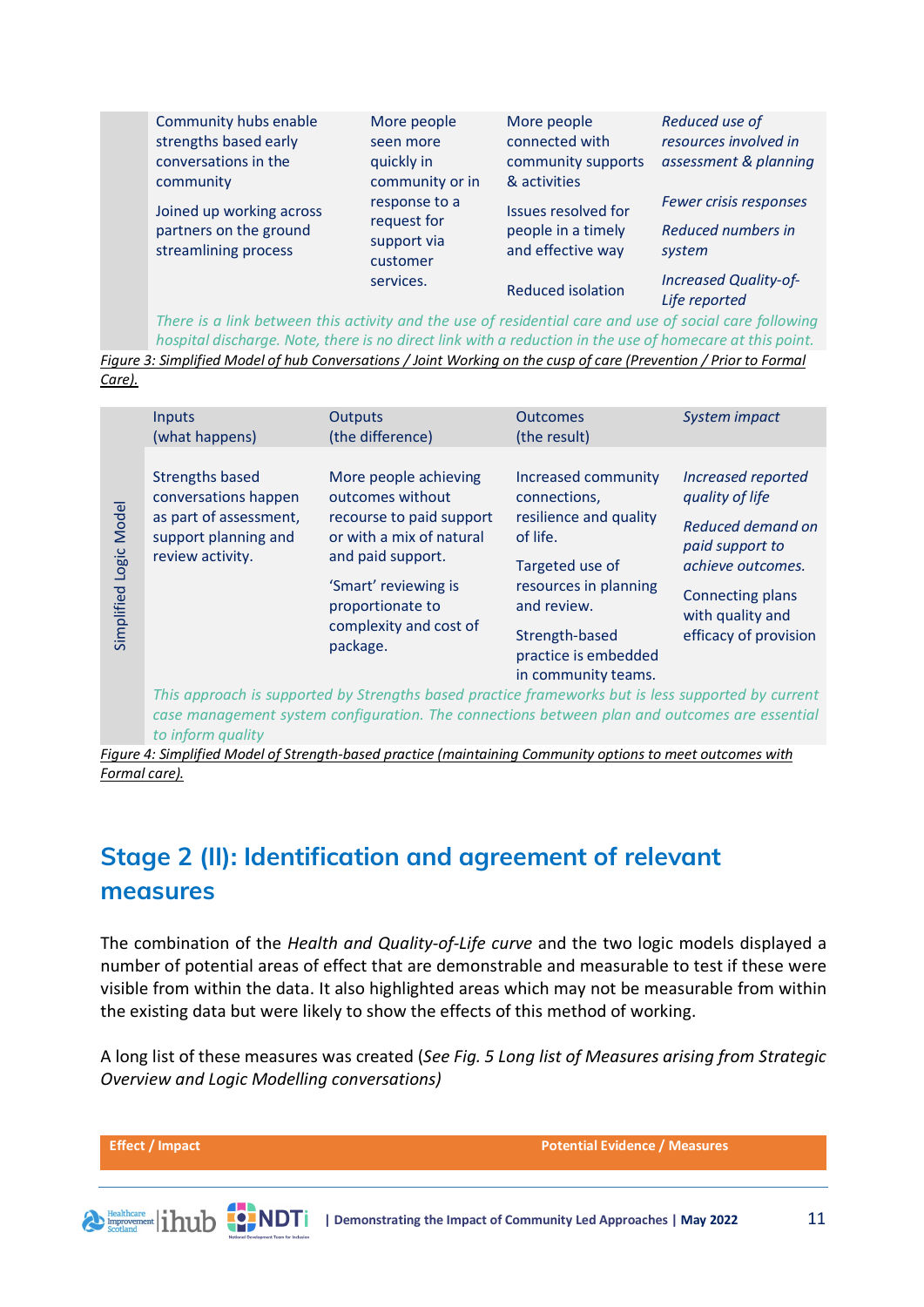| Wider Prevention Opportunities and Strength-based Approaches<br>with Community connections should successfully drive up no further<br>action at first request to ASC.                                                                                                                    | Number of "No Further action" or signposting<br>at front door.                                                                              |
|------------------------------------------------------------------------------------------------------------------------------------------------------------------------------------------------------------------------------------------------------------------------------------------|---------------------------------------------------------------------------------------------------------------------------------------------|
| A secondary measure of this effectiveness could be seen in the                                                                                                                                                                                                                           | Number of immediate repeat requests for<br>support (Within 6 weeks?)                                                                        |
| number of people who, following a strength-based intervention that<br>led to signposting or no further action from ASC, return to request<br>further formal support.                                                                                                                     | Economic value of delay to formal services /<br>economic costs of community alternatives.                                                   |
| While overall entry to the system may rise, due to rising complexity<br>and aging populations requiring formal support of ASC, it is plausible                                                                                                                                           | Mean Age at entry into system.                                                                                                              |
| to assume that enhanced prevention and opportunity would delay<br>the onset age of demand.                                                                                                                                                                                               | Economic value of delay to formal services /<br>economic costs of community alternatives.                                                   |
| A system that seeks sustainability would need to seek to narrow the<br>gap between an overall trend in rising life expectancy vs. a<br>stagnation in the age of entry to services.                                                                                                       | Sustainability within the system shown<br>through narrowing the gap between life<br>expectancy and system entry.                            |
| A system that seeks equity and equality would look to narrow the<br>gap between differences in this age for different economic areas,<br>ethnic groups, genders etc.                                                                                                                     | Narrowing the gap between wards /<br>postcodes / lower-level super output areas,<br>ethnicity, etc. entry ages.                             |
| While overall use of care may continue to rise, due to rising<br>complexity and aging populations requiring formal support of ASC, it<br>is plausible to assume that enhanced prevention and opportunity<br>would influence the volume of care provided at first entry to the<br>system. | Mean Entry package of care size (hours).                                                                                                    |
| During the term of any package of care, the overall trend in volume<br>of formal care will inevitably be upwards as age, frailty, and                                                                                                                                                    | Rate of growth in care over time<br>(hours/input).                                                                                          |
| complexity rise. The impact of our work, through the blend in formal                                                                                                                                                                                                                     |                                                                                                                                             |
| services a clear focus on outcomes that prevent crises, maximise<br>independence and support Quality-of-Life should influence this<br>profile.                                                                                                                                           | The economic value of difference in use of<br>care between observed and baseline /<br>counterfactual.                                       |
| A strength-based and outcomes-focused approach should lead to a<br>clearer understanding of when and how to review cases based on<br>their cost and complexity.                                                                                                                          | Cost and complexity in review / planned and<br>unplanned reviews, and consequences.                                                         |
|                                                                                                                                                                                                                                                                                          | A reduction in unplanned (crisis) reviews as                                                                                                |
| Clarity around the human and systemic costs of crises avoidance<br>should lead organisations to behave in a way that puts resource to<br>use for maximum effect not a one size fits all approach.                                                                                        | well as increase in planned reviews is<br>economical in terms of use of professional<br>time and care.                                      |
|                                                                                                                                                                                                                                                                                          | Links to rate of growth in package of care<br>(above).                                                                                      |
| One of the observed effects of a change in the distribution of formal<br>and information support and service, coupled to the slowing rate of<br>change in formal provision, is a shifting of the mean age into more<br>acute modes of support.                                           | Mean age at care change of location due to<br>crisis or condition (e.g., end of life pathway,<br>palliative care, Nursing and residential). |
| A focus on people's outcomes, their wellbeing and better                                                                                                                                                                                                                                 | Quality-of-Life indicators                                                                                                                  |
| connections should lead to a shift in the self-reported Quality-of-Life<br>for those who present to the system.                                                                                                                                                                          | Self-reported improvements in safety,<br>connectiveness, wellbeing, ability.                                                                |
| Beyond the obvious benefits of the individual, increases to Quality-<br>of-Life is linked higher levels of resilience and engagement in<br>community, and ultimately to reduced use of health and care                                                                                   | Potential economic value of use of services.                                                                                                |
| services.<br>Figure 5: Long list of Measures arising from Strategic Queryiew and Logic Modelling conversations                                                                                                                                                                           |                                                                                                                                             |

*Figure 5: Long list of Measures arising from Strategic Overview and Logic Modelling conversations*



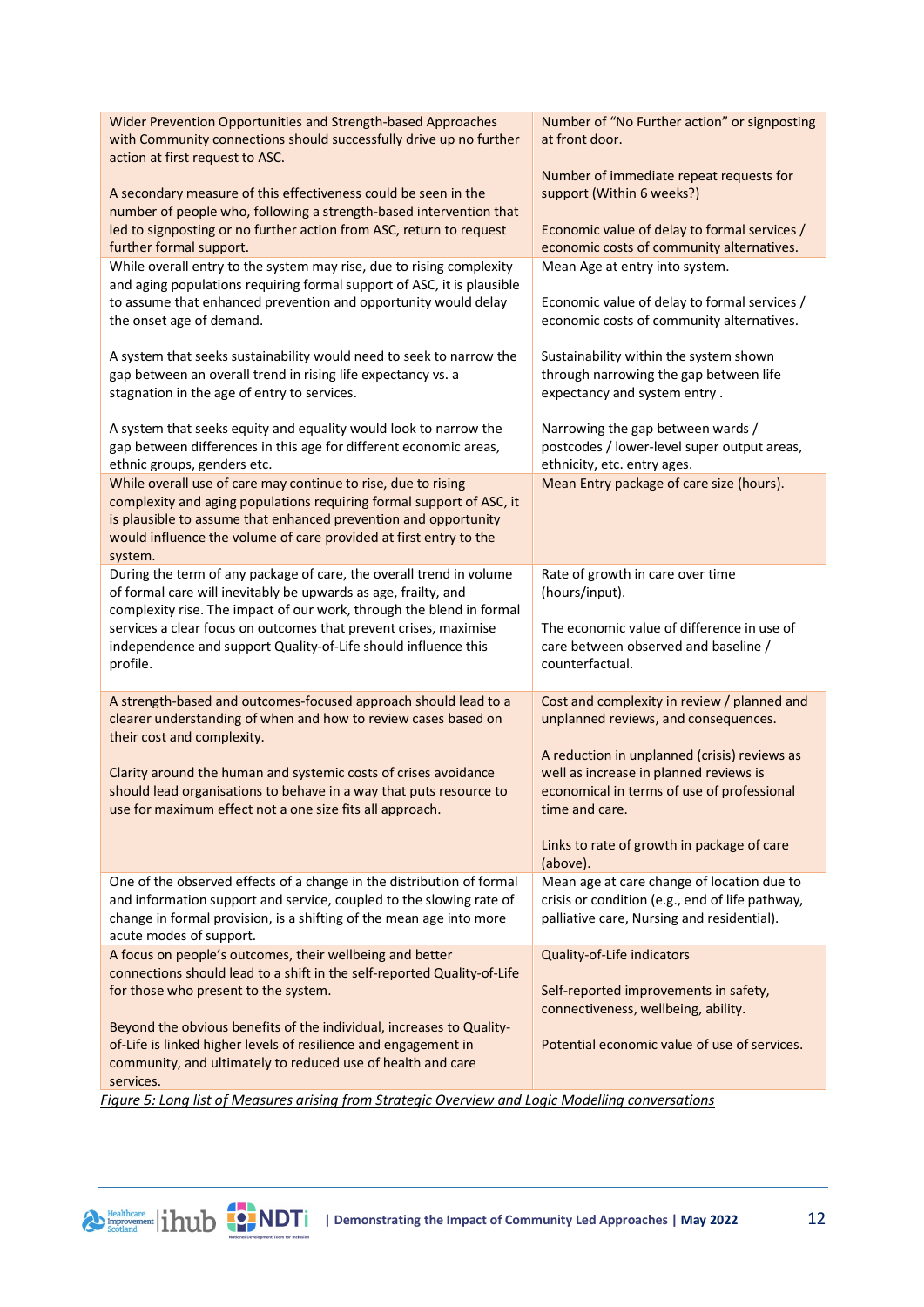## **Stage 3 (I) & (II): Baselining and Analysis**

Based on the developed long list of possible measures, a shortlist of measures was created based on known available data in the local HSCP system. This was put forward to test the capacity of the local HSCP to surface, analyse and report on whether these were viable measures, and what they were indicating.

| <b>Potential Evidence /</b><br><b>Measures</b>                           | <b>Data analysis thinking</b>                                                                                                                                                                                                                                                                                                                                                                                                                                                                                                                               | <b>Data Source / Potential</b><br><b>Data Sources</b>                                                                        |
|--------------------------------------------------------------------------|-------------------------------------------------------------------------------------------------------------------------------------------------------------------------------------------------------------------------------------------------------------------------------------------------------------------------------------------------------------------------------------------------------------------------------------------------------------------------------------------------------------------------------------------------------------|------------------------------------------------------------------------------------------------------------------------------|
| Repeat request for<br>support and No<br>Further action at<br>front door. | How far can we see that the targeting of the conversations<br>is having the effect of successful Demand management?<br>How far can data show us that we avoid repeat<br>conversations either due to quality of conversation<br>(practice) or quality of signposted options (commissioning)?<br>Is there a statistically significant correlation between hub<br>coverage and demand management geographically?                                                                                                                                               | Data from the hubs.<br>Data from Entry to<br>Support Planning.<br>Services.                                                  |
| Mean Age at entry<br>into system.                                        | While overall entry to the system may rise, due to rising<br>complexity and aging populations requiring formal support<br>of ASC, it is plausible to assume that enhanced prevention<br>and opportunity would delay the onset age of demand.<br>Comparison of current local Mean Age at entry into system<br>to:<br>Previous (baseline) Mean Age at entry into system<br>(local data only)<br>Current Mean Age at entry into system vs.<br>Location of Hubs (historical and present)<br>Other similar authorities (where known).                            | Date of Birth<br>Date of First Time Entry<br>to Social Care system.                                                          |
| <b>Mean Entry package</b><br>of care size (hours).                       | While overall use of care may continue to rise, due to rising<br>complexity and aging populations requiring formal support<br>of ASC, it is plausible to assume that enhanced prevention<br>and opportunity would influence the volume of care<br>provided at first entry to the system.<br>Comparison of current local Mean Entry package of care size<br>(hours) to:<br>Previous (baseline) Mean Entry package of care<br>size (hours) local data only)<br>Current Mean Entry package of care size (hours).<br>Location of Hubs (historical and present). | Date of Birth<br>Date of First Time Entry<br>to Social Care system.<br>Size of initial package of<br>care (formal in hours). |
| Rate of growth in<br>care over time<br>(hours/input).                    | During the term of any package of care, the overall trend in<br>volume of formal care will inevitably be upwards as age,<br>frailty, and complexity rise. The impact of our work, through<br>the blend in formal services a clear focus on outcomes that<br>prevent crises, maximise independence and support Quality-<br>of-Life should influence this profile.                                                                                                                                                                                            | Date of Birth<br>Date of First Time Entry<br>to Social Care system.<br>Size of initial package of<br>care (formal in hours). |

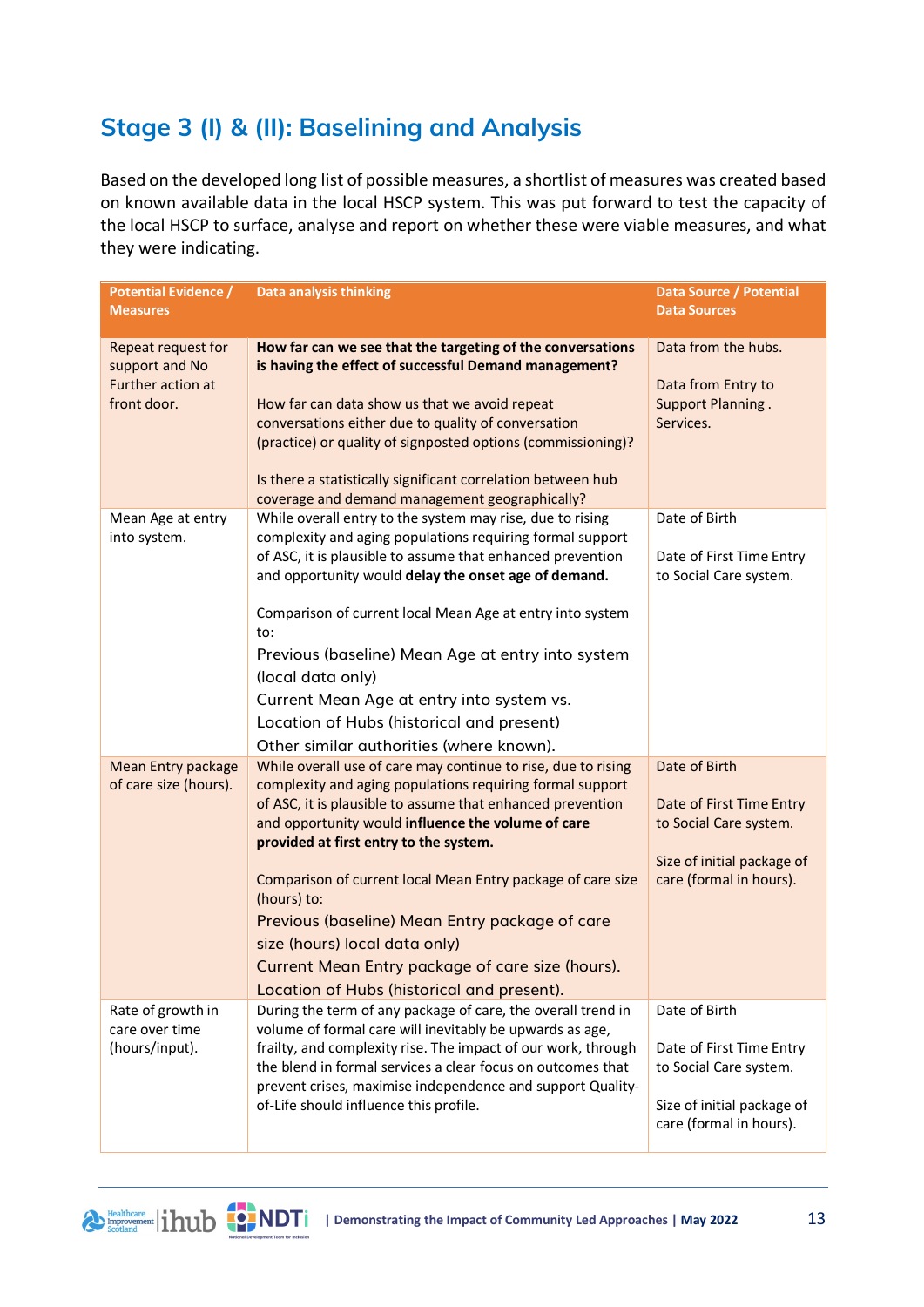|                                                                                                                                                            | Comparison of the rate of change (R squared) of packaged<br>of care for each group of demographics to Previous<br>(baseline R squared).                                                                                                        | Size of package of care<br>(annual)                                                                         |
|------------------------------------------------------------------------------------------------------------------------------------------------------------|------------------------------------------------------------------------------------------------------------------------------------------------------------------------------------------------------------------------------------------------|-------------------------------------------------------------------------------------------------------------|
| Cost and complexity<br>in review / planned<br>and unplanned<br>reviews, and                                                                                | A strength-based and outcomes-focused approach should<br>lead to a clearer understanding of when and how to review<br>cases based on their cost and complexity.                                                                                | <b>Proportion of Planned vs</b><br>unplanned reviews.<br>Sequalae to planned and                            |
| consequences.                                                                                                                                              | This should allow a clearer view of cases which need closer<br>attention and avoid unnecessary crises which can have<br>significant personal consequences and require more<br>resource to unpick or manage longer term.                        | unplanned reviews re:<br>change of location, or<br>greater use of care.<br>Reason for unplanned<br>reviews. |
| Mean age at care<br>change of location<br>due to crisis or<br>condition (e.g., end<br>of life pathway,<br>palliative care,<br>Nursing and<br>residential). | One of the observed effects of a change in the distribution<br>of formal and information support and service, coupled to<br>the slowing rate of change in formal provision, is a shifting<br>of the mean age into more acute modes of support. | Date of Birth<br>Date of Change of<br>Location to more acute<br>care.                                       |
|                                                                                                                                                            | Figure 6: Short List of Local Data analysis opportunities                                                                                                                                                                                      |                                                                                                             |

*Figure 6: Short List of Local Data analysis opportunities.* 

In additional to the local shortlist, a separate list was created that had the potential to reviewed or analysed against the national data provided by the HSCP on an annual or biennial basis which may have potential to extend our learning about the effects of Community Asset based and Strength-based practice.

| <b>Potential Evidence /</b><br><b>Measures</b> | <b>Data analysis thinking</b>                                                                                                                                                                                      | Data Source /<br><b>Potential Data</b><br><b>Sources</b> |
|------------------------------------------------|--------------------------------------------------------------------------------------------------------------------------------------------------------------------------------------------------------------------|----------------------------------------------------------|
| Self-Reported<br>Quality-of-Life<br>Measures.  | A focus on people's outcomes, their wellbeing and better<br>connections should lead to a shift in the self-reported Quality-of-<br>Life for those who present to the system.                                       | <b>Health and Social</b><br>Care Experience<br>Survey    |
| System wide<br>demand.                         | Beyond the obvious benefits of the individual, increases to<br>Quality-of-Life is linked higher levels of resilience and<br>engagement in community, and ultimately to reduced use of<br>health and care services. |                                                          |

*Figure 7: Short List of National Data analysis opportunities.*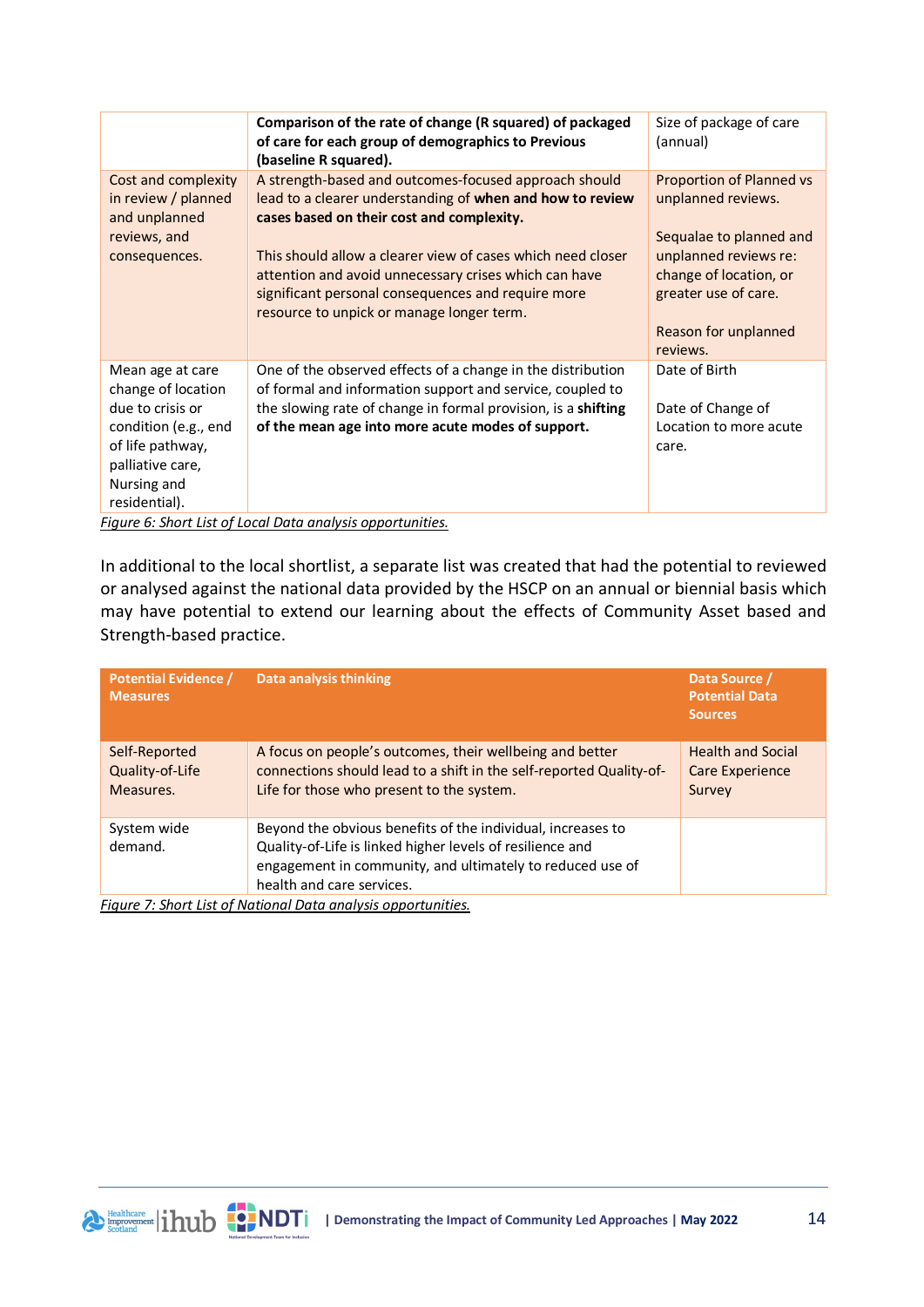<span id="page-14-0"></span>

As learning from implementation is shared we anticipate further information about local learning and insights to follow in due course.

## **National Data Source Meta Analysis:**

A review was undertaken of the file specifications for the local authority national returns and a meta-analysis of the opportunities to derive learning was undertaken. It was not possible to undertake an analysis of the data beyond what was outlined at the local HSCP data analysis level; however, this meta- analysis looks to see how much of this can be replicated locally for all HSCP from the returns, and what can be replicated and analysed nationally at the centre to learn about community asset and strength-based effects on demand and quality of life.

The focus of this meta-analysis was on:

- **The SC2 Returns: and**
- **The Health and Social Care Experience Survey.**

#### **The SC2 Returns**

The SC2 returns are submitted to the SC2 data by each HSCP / Local Authority on a quarterly basis. The SC2 submission contains 7 files:

- 1. DEMOGRAPHIC: Demographic information for clients who started to receive social care since the previous submission, i.e., the information has not been submitted previously for the client.
- 2. CLIENT: The Client Information for the period specified.
- 3. SDS: The self-directed support selected during the period specified.
- 4. HOMECARE: The home care and reablement given during the period specified.
- 5. EQUIPMENT: The community alarm or telecare service active during the period specified.
- 6. CAREHOME: Care given in a care home during the period specified
- 7. IORN: The Indicator of relative Need group(s) of the client during the period specified.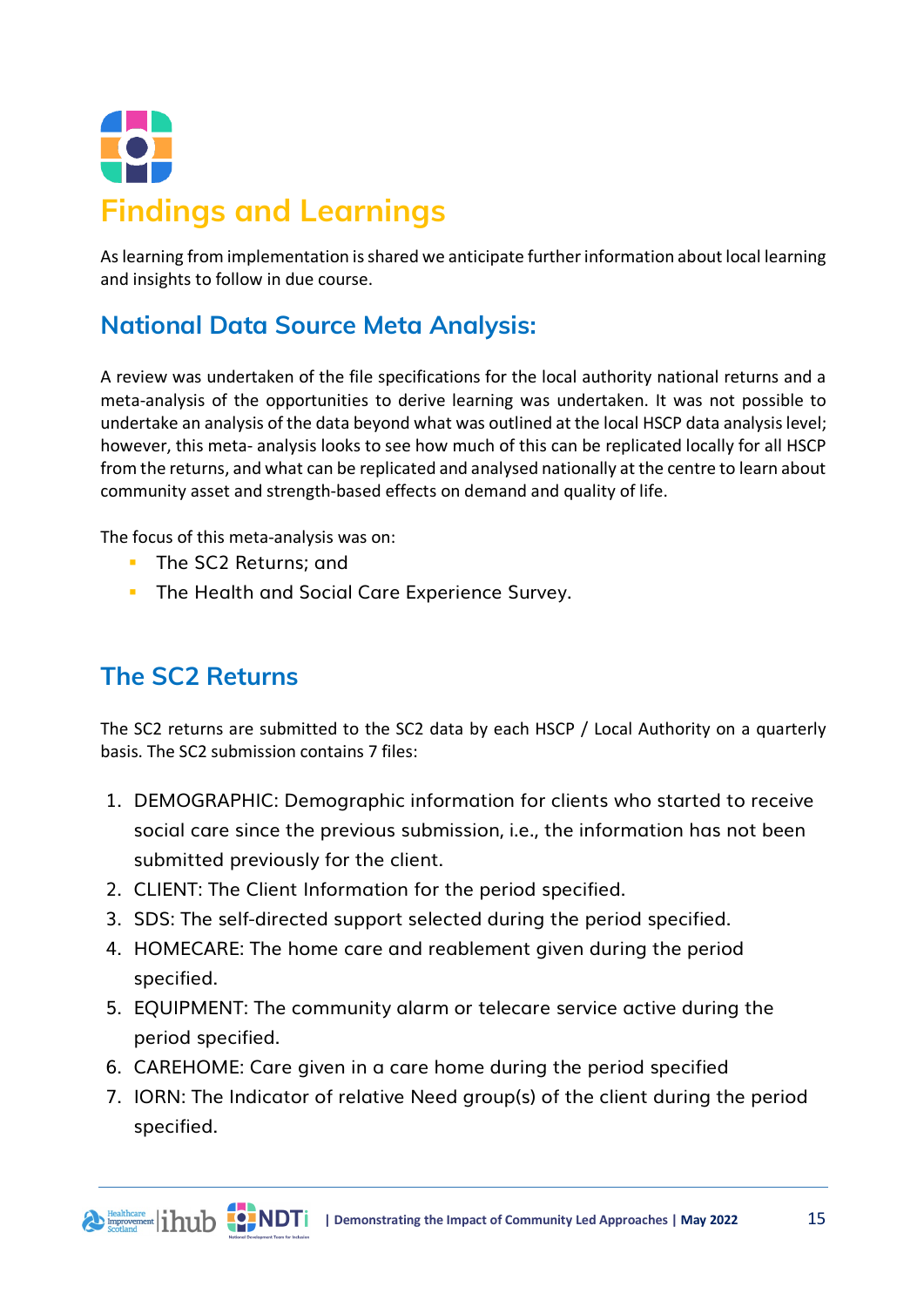A full description of the formats for file exchange and the contents are available via the ISD Scotland website (see references) and will not be reproduced here.

The following meta-analysis shows that its is possible to create a data set from the SC2 returns that can establish a source data set to replicate many of the areas identified as important when looking for the effects of community-based approaches and strength-based prevention.

| <b>Data Item</b>                                                                    | <b>Description</b>                                                                                                                                                                                          | <b>Analysis / Data Use</b>                                                                                                  | <b>SC2 File</b><br><b>Origin</b> |
|-------------------------------------------------------------------------------------|-------------------------------------------------------------------------------------------------------------------------------------------------------------------------------------------------------------|-----------------------------------------------------------------------------------------------------------------------------|----------------------------------|
| <b>Social Care</b><br>ID                                                            | The identifier used within the Local<br>Authority to uniquely identify a<br>client.<br>Must be the same ID as used for the<br>Social Care Survey.                                                           | Exists in all files and acts a primary key<br>to connect all files.<br>Creates an individual count                          | <b>ALL</b>                       |
| <b>CHI Number</b>                                                                   | The identifier used by NHS Scotland<br>to uniquely identify a patient.                                                                                                                                      | Allows potential links to other data files<br>ion the system to track wider system<br>usage over time.                      | Demographic                      |
| <b>Postcode</b>                                                                     | The client's postcode of residence.                                                                                                                                                                         | Supports analysis and targeting to<br>improve equality of outcomes.                                                         | Demographic                      |
| <b>Date of Birth</b>                                                                | The client's full date of birth.                                                                                                                                                                            | Coupled with Service entry date, data<br>of death etc. gives life expectancy and<br>mean age of entry / exit from services. | Demographic                      |
| Gender                                                                              | The gender of the client, e.g., $1 =$<br>Male, 2 = Female<br>See the Social Care Dataset<br>Definitions and Recording Guidance<br>for valid codes.                                                          | Supports analysis and targeting to<br>improve equality of outcomes.                                                         | Demographic                      |
| <b>Ethnic Group</b>                                                                 | The client's ethnic group.<br>See the Social Care Dataset<br>Definitions and Recording Guidance<br>for valid codes.                                                                                         | Supports analysis and targeting to<br>improve equality of outcomes.                                                         | Demographic                      |
| <b>Financial</b><br>Year                                                            | The financial year the quarter<br>recorded belongs to, e.g., 2016 will<br>be submitted for the financial year<br>2016/2017.                                                                                 | Coupled with DOB can establish mean<br>age of change in status dependent on<br>file.                                        | <b>ALL</b>                       |
| <b>Financial</b><br>Quarter                                                         | The financial quarter being reported.<br>Must not be recorded when the<br>period type is financial year.                                                                                                    | Coupled with DOB can establish mean<br>age of change in status dependent on<br>file.                                        | <b>ALL</b>                       |
| Primary<br><b>NEED</b><br>(Details of<br>each<br>recorded in<br><b>CLIENT FILE)</b> | Indicates if the client belongs to a<br>specific 'need' related client/service<br>user group.<br>The value can be 0 or 1 where 1<br>indicates that the client belongs to<br>that client/service user group. | Supports analysis and targeting to<br>improve equality of outcomes.                                                         | <b>CLIENT</b>                    |
| <b>SDS Options</b>                                                                  | Indicates which SDS option was<br>selected for the care package.                                                                                                                                            | Supports analysis and targeting to<br>improve equality of outcomes.                                                         | SDS                              |
| <b>SDS Start</b><br><b>Date</b>                                                     | The self-directed support start date<br>of the care package.                                                                                                                                                | Coupled with Service entry date, data<br>of death etc. gives life expectancy and<br>mean age of entry / exit from services. | <b>SDS</b>                       |

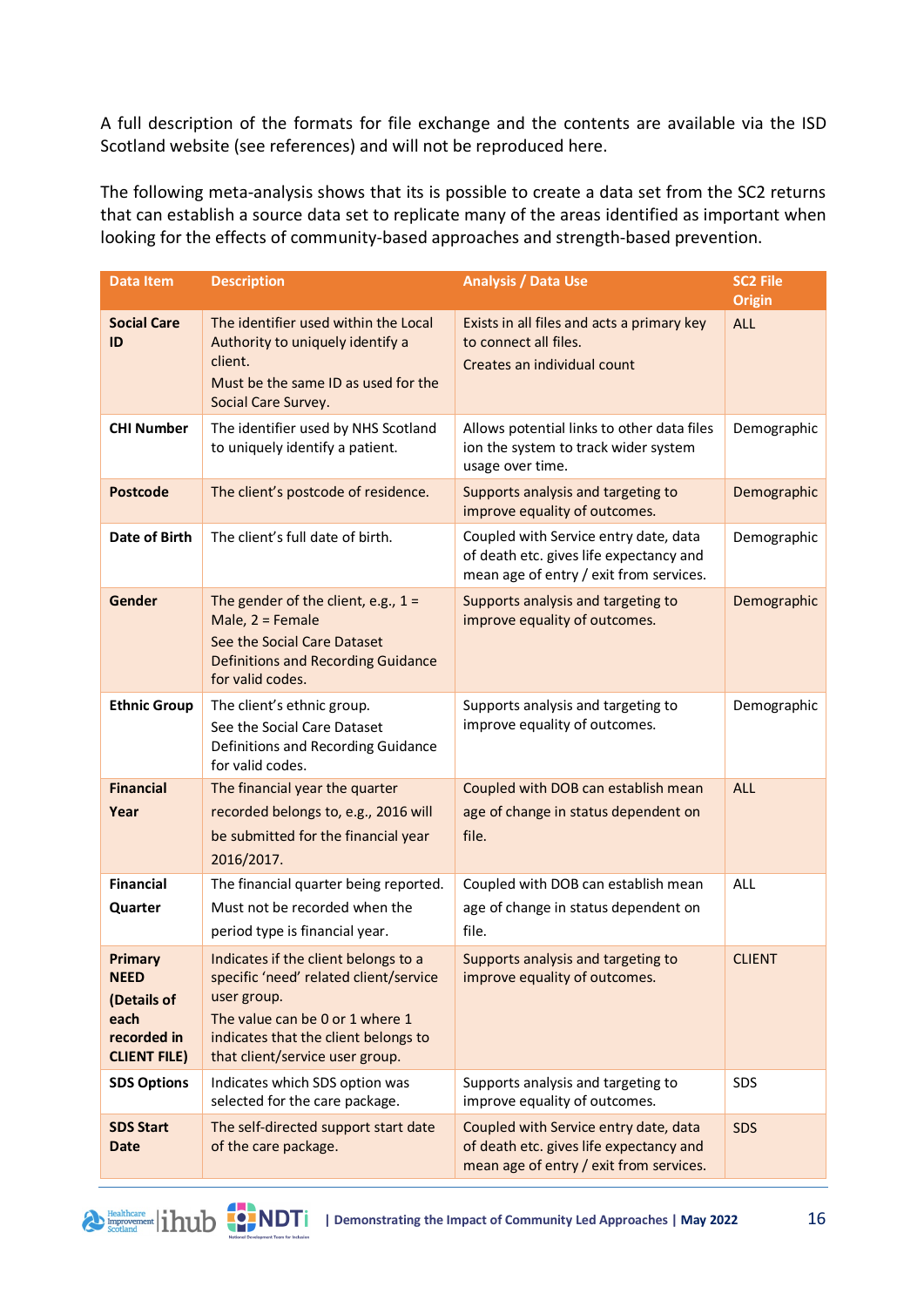|                                                       | The support may have started prior<br>to the quarter being reported.                                                                                             |                                                                                                                                                                                                                     |                  |
|-------------------------------------------------------|------------------------------------------------------------------------------------------------------------------------------------------------------------------|---------------------------------------------------------------------------------------------------------------------------------------------------------------------------------------------------------------------|------------------|
| <b>SDS End</b><br><b>Date</b>                         | The self-directed support end date of<br>the care package.<br>This can be null if the support has<br>not yet finished.                                           | Coupled with Service entry date, data<br>of death etc. gives life expectancy and<br>mean age of entry / exit from services.                                                                                         | SDS              |
| <b>SDS Needs</b>                                      | Indicates which SDS is needed for<br>personal care for the care package.                                                                                         | Coupled with Service entry date, data<br>of death etc. gives life expectancy and<br>mean age of entry / exit from services.                                                                                         | SDS              |
| <b>SDS Support</b><br><b>Mechanism</b>                | Indicates what the SDS support<br>mechanism for the care package is.                                                                                             | Coupled with DOB can establish mean<br>age of change in status dependent on<br>file.<br>Coupled with Service entry date, data<br>of death etc. gives life expectancy and<br>mean age of entry / exit from services. | SDS              |
| SDS Net &<br><b>Gross Values</b>                      | The SDS value for SDS for the care<br>package delivered during the<br>reporting period specified.<br>Valid to two decimal places.                                | Allows tracking of rising costs and<br>values.                                                                                                                                                                      | SDS              |
| <b>Home Care</b><br><b>Service Start</b><br>Date      | The date the home care service<br>started.<br>The home care may have started<br>prior to the period being reported.                                              | Coupled with Service entry date, data<br>of death etc. gives life expectancy and<br>mean age of entry / exit from services.                                                                                         | <b>HOME CARE</b> |
| <b>Home Care</b><br><b>Service End</b><br><b>Date</b> | The date the home care service<br>ended.<br>This can be null if the client is still<br>receiving the home care.                                                  | Coupled with Service entry date, data<br>of death etc. gives life expectancy and<br>mean age of entry / exit from services.                                                                                         | <b>HOME CARE</b> |
| <b>Home Care</b><br><b>Hours</b>                      | The number of hours of the home<br>care service the client received or<br>was planned to receive during the<br>period specified.<br>Valid to two decimal places. | Tracked over time gives information<br>about rate of change in need.                                                                                                                                                | <b>HOME CARE</b> |
| <b>Care Home</b><br><b>Admission</b><br><b>Date</b>   | The date the client was admitted to<br>the care home.<br>The client may have been admitted<br>prior to the period being reported.                                | Date                                                                                                                                                                                                                | <b>CARE HOME</b> |
| <b>Care Home</b><br><b>Discharge</b><br><b>Date</b>   | The date the client was discharged<br>from the care home.<br>This can be null if the client is still in<br>the care home at the end of the<br>period.            | Coupled with Service entry date, data<br>of death etc. gives life expectancy and<br>mean age of entry / exit from services.                                                                                         | <b>CARE HOME</b> |
| <b>Nursing Care</b><br><b>Provision</b>               | Indicates if the client needs nursing<br>care.<br>The value can be 0 or 1 where 1<br>indicates that nursing care is<br>required.                                 | Coupled with Service entry date, data<br>of death etc. gives life expectancy and<br>mean age of entry / exit from services.                                                                                         | <b>CARE HOME</b> |
| <b>Funding</b><br><b>Type</b>                         | The funding type received by clients<br>who self-fund their care home<br>placement, e.g., Free nursing care.                                                     | Supports analysis and targeting to<br>improve equality of outcomes.                                                                                                                                                 | <b>CARE HOME</b> |

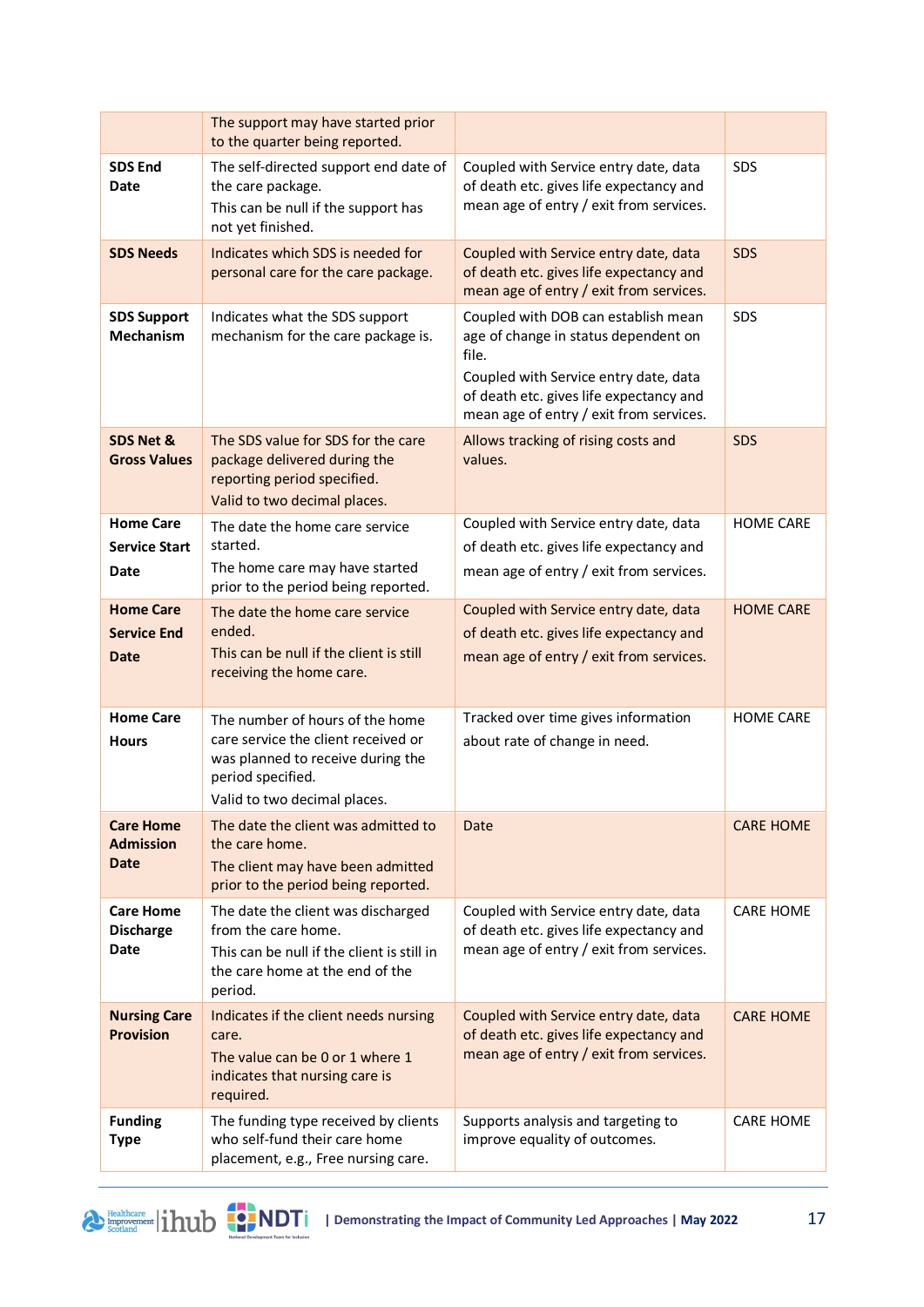|                           | See the Social Care Dataset<br>Definitions and Recording Guidance<br>for valid codes.                                                                           |                                                                                                                                                                                                                     |             |
|---------------------------|-----------------------------------------------------------------------------------------------------------------------------------------------------------------|---------------------------------------------------------------------------------------------------------------------------------------------------------------------------------------------------------------------|-------------|
| <b>IoRN Group</b>         | The Indicator of Relative Need (IoRN)<br>group assigned to the client.<br>See the Social Care Dataset<br>Definitions and Recording Guidance<br>for valid codes. | Coupled with DOB can establish mean<br>age of change in status dependent on<br>file.<br>Coupled with Service entry date, data<br>of death etc. gives life expectancy and<br>mean age of entry / exit from services. | <b>IORN</b> |
| <b>IoRN</b> Group<br>Date | Date of IoRN group allocation.                                                                                                                                  | Coupled with DOB can establish mean<br>age of change in status dependent on<br>file.<br>Coupled with Service entry date, data<br>of death etc. gives life expectancy and<br>mean age of entry / exit from services. | <b>IORN</b> |

*Figure 8: Data analysis opportunities from SC2 Return.*

It is believed that over time and across all areas, an analysis of this data set would allow a tracking of the expected changes described for any single HSCP and also allow comparisons between HSCP areas.

#### **The Health and Social Care Experience Survey**

The Health & Care Experience Survey is part of a suite of national surveys which aim to provide local and national information on the quality of health and care services from the perspective of those who are using them. The Health & Care Experience Survey itself covers GP services, Out of Hours care, social care and caring responsibilities and is undertaken every two years.

The survey contains five themed areas:

■ The GP Practice,

A Healthcare in hub **C. NDT** 

- **Treatment or Advice from the GP practice,**
- **Out of Hours Health Care,**
- **Care Support and Help with Everyday Living, and**
- **Caring Responsibilities.**

Our work focussed on the last two of the five areas: *Care Support and Help with Everyday Living,*  and *Caring Responsibilities and in particular these questions:*

| <b>Care Support and Help with Everyday Living</b>                     | <b>Caring Responsibilities</b>                                      |
|-----------------------------------------------------------------------|---------------------------------------------------------------------|
| I was aware of the help, care, and support options<br>available to me | I have a good balance between caring and other<br>things in my life |
| had a say in how my help, care or support was provided                | Caring has had a negative impact on my health<br>and wellbeing      |
| People took account of the things that mattered to me                 | I have a say in services provided for the person(s) I<br>look after |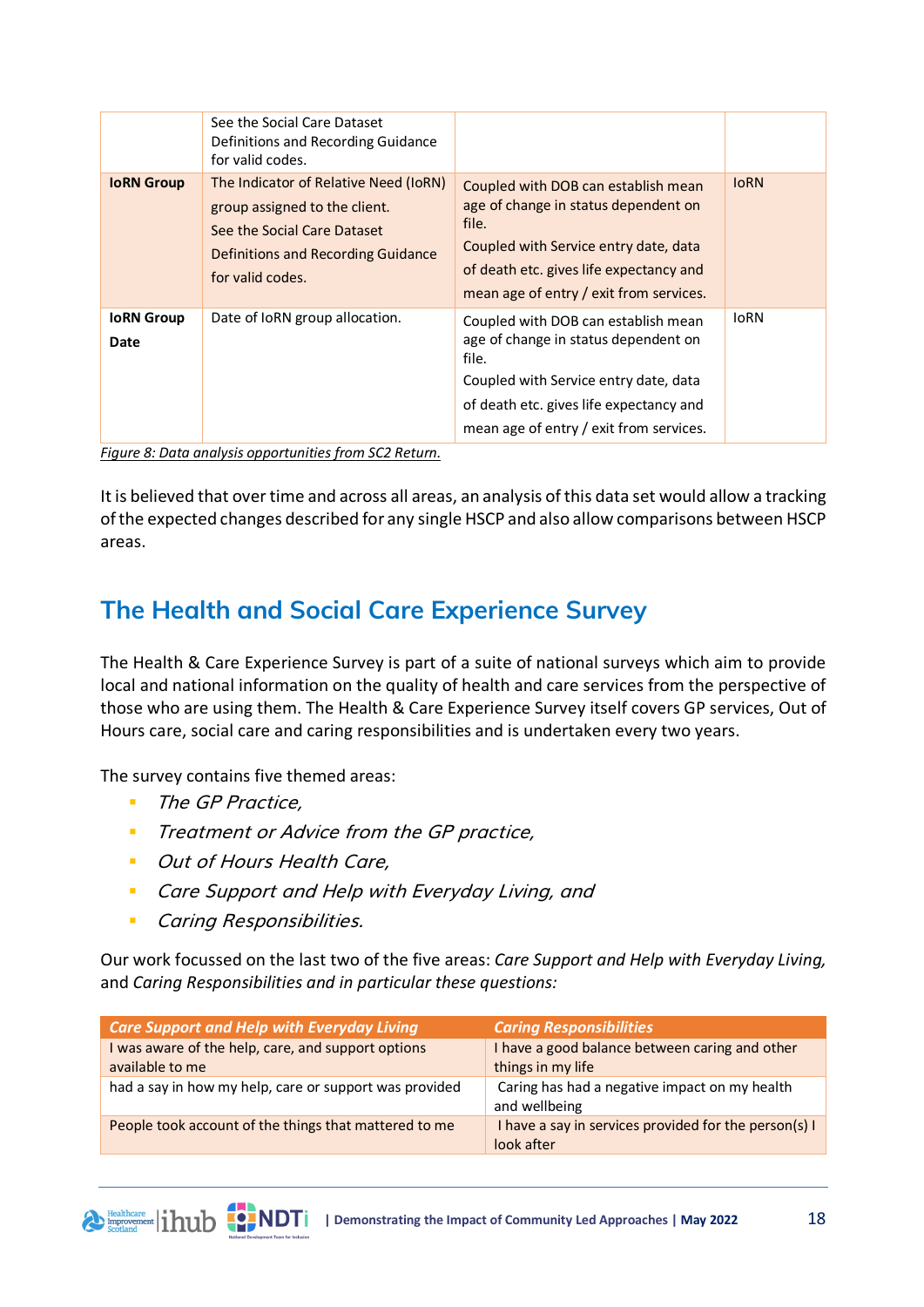| was treated with compassion and understanding                                                                                             | Local services are well coordinated for the<br>person(s) I look after |
|-------------------------------------------------------------------------------------------------------------------------------------------|-----------------------------------------------------------------------|
| felt safe                                                                                                                                 | I feel supported to continue caring                                   |
| was supported to live as independently as possible                                                                                        |                                                                       |
| My health, support and care services seemed to be well<br>coordinated                                                                     |                                                                       |
| The help, care or support improved or maintained my<br>quality of life                                                                    |                                                                       |
| Overall, how would you rate your help, care, or support<br>services? Please exclude the care and help you get from<br>friends and family. |                                                                       |

Data and analysis from these returns is available<sup>[5](#page-18-0)</sup> and will not be reproduced here. The sample methodology stated is: *"PHS selected names and addresses at random from all those who are registered with a GP Practice in Scotland, live at a Scottish address and are aged 17 and over" (*Health & Care Experience Survey 2021 Privacy Notice)

The questions within the survey have a clear connection to the work that is described within the Health and Wellbeing Life Curve and the subsequent areas of Community-based Asset work. The questions arising are:

- **Whether these questions could be used to formulate a Social Care Related** Quality-of-Life measure?
- **Whether those individuals randomly selected to receive the survey as part** of the sample will have direct experience of the practices and behaviours of Community Asset Based approaches or Strength-based Practice which contains Community options?
- **Whether enough people with experience of the practices and behaviours of** Community Asset Based approaches or Strength-based Practice which contains Community options are selected to draw statistically significant and comparable data?
- **Whether, with lawful and appropriate adaptations to the sampling** methodology, more value can be realised from this exercise by deliberately targeting people who give their consent or are known to have received Community Asset Based approaches or Strength-based Practice which contains Community options?

<span id="page-18-0"></span><sup>5</sup> [https://publichealthscotland.scot/publications/health-and-care-experience](https://publichealthscotland.scot/publications/health-and-care-experience-survey/health-and-care-experience-survey-2020/introduction/)[survey/health-and-care-experience-survey-2020/introduction/](https://publichealthscotland.scot/publications/health-and-care-experience-survey/health-and-care-experience-survey-2020/introduction/)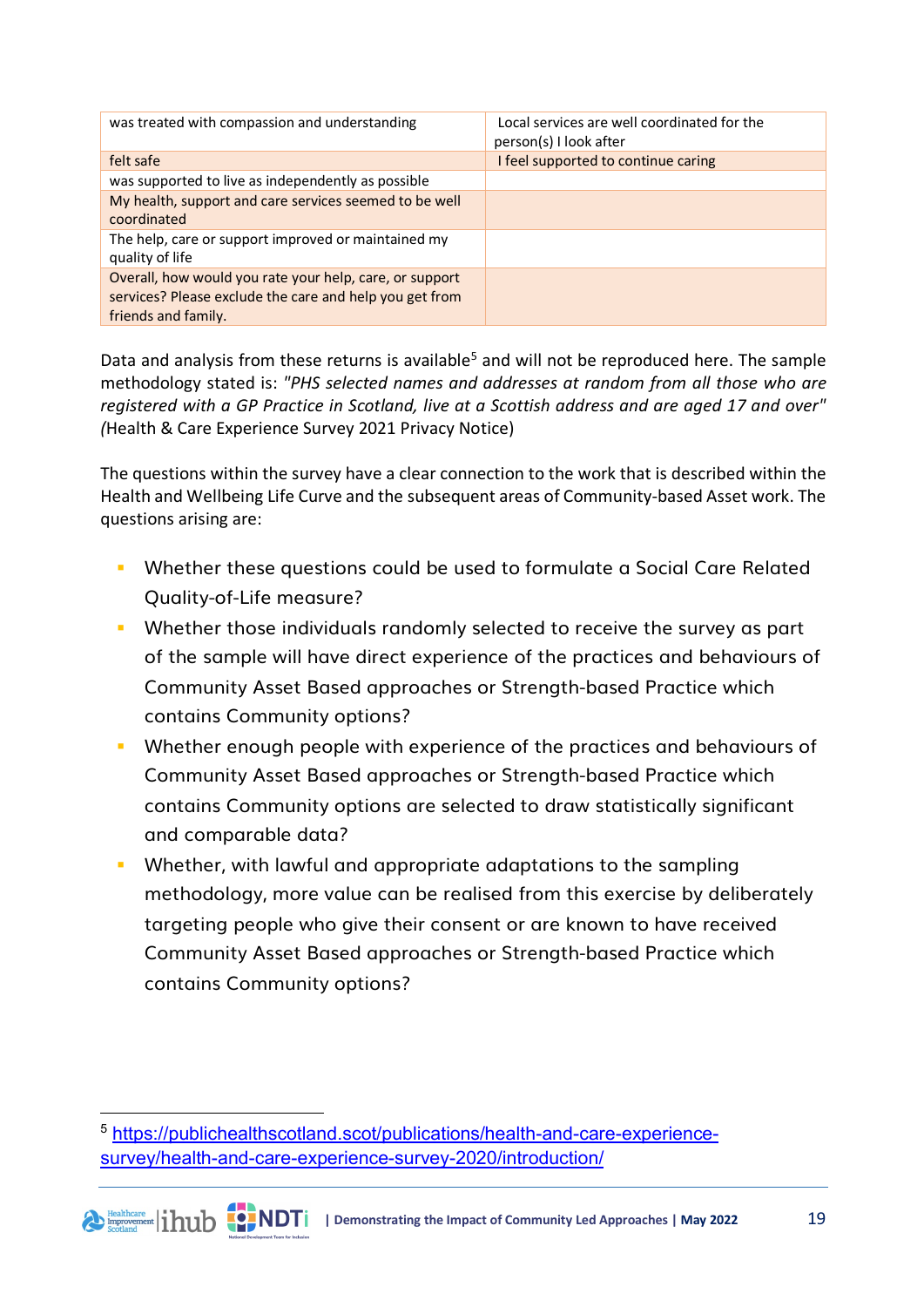#### **Gap Analysis**

Areas of opportunity will be outlined in the report's *Opportunities, Conclusions & Recommendations* section, however the process has shown there some gaps in the data. Some of these gaps have the potential to be bridged, while others may need a view as to how they might be bridged without overkill or overloading of the system in the creation of unwieldy data collections. These areas are as follows:

**Understanding the targeting and reach of early intervention and prevention (process level).** Given that recording of details for people really only happens when they cross the threshold into formal services – for good reason - it can be difficult to see how early conversations are assured that both the practice and opportunities are optimal at an operational level. It is not necessarily desirable to create administration to track prevention and good conversations, and the proxy measure might be enough to determine whether these are broadly effective.

**Understanding the impact of Intervention and prevention on Quality-of-Life Outcomes.** As outlined above the nature of sampling for the Health and Care Experience Survey may not, at this moment in time, be able to track Quality-of-Life gains that are related to this practice. If specific sampling is undertaken and the data is able to be disaggregated the data after it is collected this would be able to do this. There may also be the potential to include some Qualityof-Life questions or statements in the care review processes to connect specific plans, interventions, approaches and services more closely to Quality-of-Life gains.

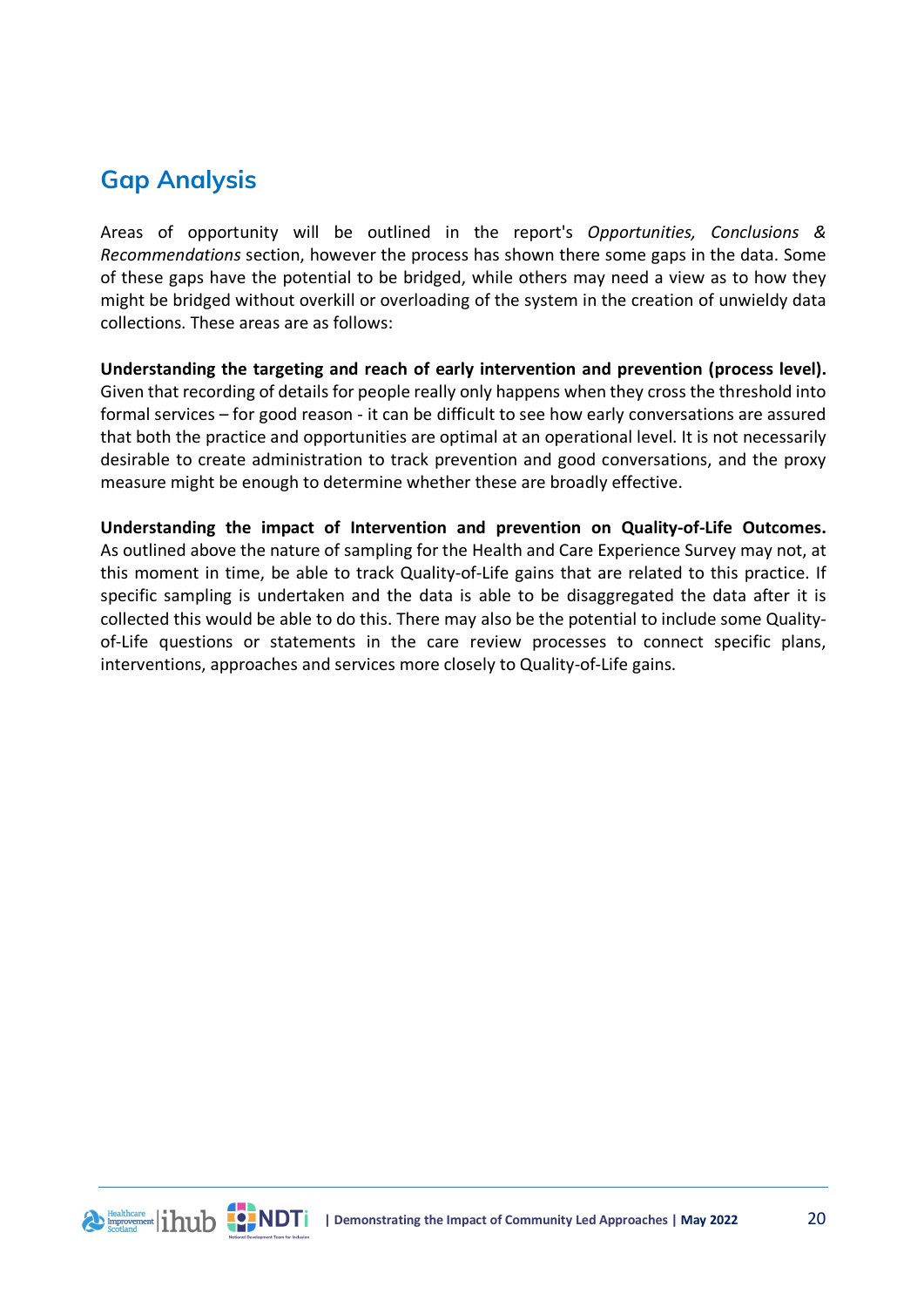

# <span id="page-20-0"></span>**Opportunities, Conclusions & Recommendations**

This work has been limited in its scope by the virtue of the time pressures but has shown that there is significant potential in the current data to evidence the impact of work in prevention, community asset-based approaches and strength-based practices. The data and information collected and used in our organisations is a hugely valuable and yet underutilised resource. When aligned properly it can support, empower, and drive practice improvement, learning and change. Where data is underused or not aligned and understood properly it can also frustrate and block innovation and creativity, limit learning around resource, behaviours and impacts, and even result in perverse behaviours in pursuit of targets.

Transformational change is especially vulnerable to the effects of misaligned data measures. This is because new ways of working require a balance of favourable organisational factors for success: a trinity of good leadership, cultural change within the workforce and better use of data. Data and information designed to support old ways of working will often require revisiting and reworking to tell a story of the impacts of new ways of working. Our work has exposed barriers around the use of data at a local level.

As we understand the value of data and its potential to become information and organisational intelligence, there is a need to invest in the capacity and skills in the local systems. Empowering staff and local leaders to take control and be confident in the use and analysis of data is also a vital part of this equation. Practice leaders can use the information and insights that come from this work to improve delivery and focus on experience and quality in relations to outcomes. Improvement leads can seek to close the gaps between optimal and sub-optimal outcomes and resource use through coproduction and collaboration with stakeholders and other system leaders. Operational and Strategic managers can make decisions about allocation of scarce resources to best effect.

Systems thinkers and data support become an essential element of the local resource for both frontline staff and system leadership: The process of identifying impacts and practice in a complex, dynamic and quickly changing environment such as health and social care is best supported by curious and skilled system thinkers working alongside the business, supporting strategic leaders and operational delivery to give the best chance of learning and sustaining an evidenced based approach.

The fact that client level data is collated locally and utilised nationally and therefore can be connected across services is extremely powerful and holds enormous potential to monitor impacts on the entire health and social care system. It is an excellent foundation which, with the right investment in shaping and understanding the data, will allow National leaders as well as Strategic system leaders to evaluate new ways of working and new models of delivery in terms of their impact on the whole system.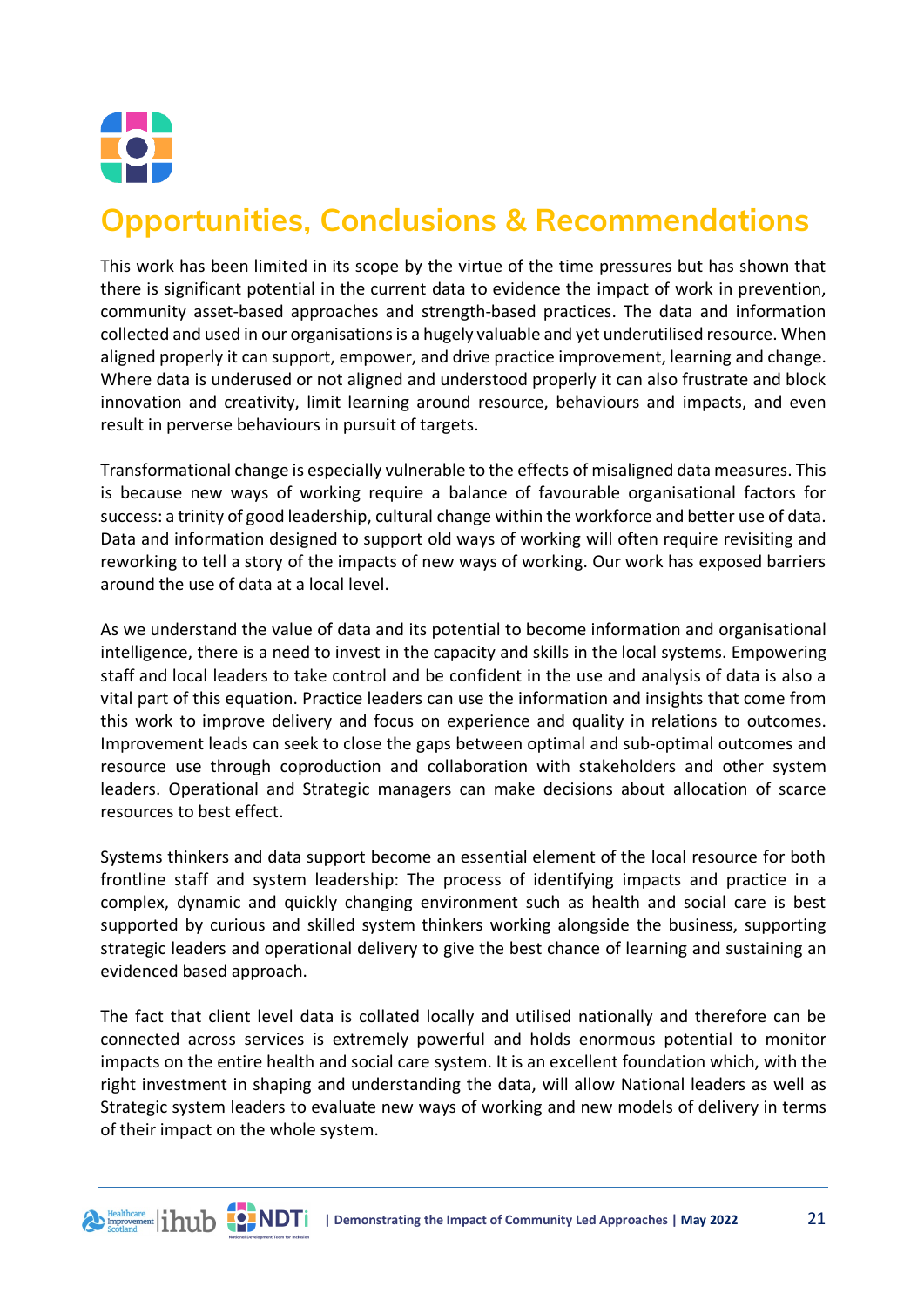While measurement through process and financial data alone cannot and should not be the sole arbitrator of success in this field, and if we are to conclude that a focus on outcomes and wellbeing can drive the broader picture of health and resilience, better use of the outcomes data must be made.

The opportunities shown in this work would suggest that it is time for a broader, deeper, and more detailed conversation with all systems partners to identify all potential opportunities and impacts of the new ways of working for People, Workforce and Organisations. Something similar to the approach outlined here can be used to drive out assumptions, connection, and opportunities to measure, evidence, learn and communicate. Data and information should be used to support learning about what works and why, rather than being seen as a systemic 'end in itself'.

The following are key recommendations and conclusions arising from the work so far to realise opportunities and potential to connect data to the goals of outcomes, improvement and sustainability:

**1. There should be investment made in order to realise the potential of data at a Local level:** 

To support strategic managers, system leaders and frontline staff, an investment must be made in the capacity and skills at a local level to shape the wealth of currently available data into information and intelligence. Our work has shown that there is enormous potential to tell the story of this work and connect the golden thread of causations from strategy to practice, but that this needs the time and effort and constant engagement of technical capable system thinkers who work hand in glove with, rather than at arm's length from, the health and social care delivery partners.

#### **2. Opportunity should be taken to connect and expand current National data to explore what works across the whole system, and this learning should be shared widely:**

Within any complex system such as health and social care, changes in one part of the system inevitably impact other either for good or ill. The structure of data at a client level puts the Scottish HSPCs in an enviable position to work collaboratively and intelligently to gauge the effects of new models, prevention, demand management and improved outcomes across much larger system boundary. As data and evidence emerges at this level, effective decisions can be made to support use of resources across the system.

#### **3. More must be made of the reported Outcomes data:**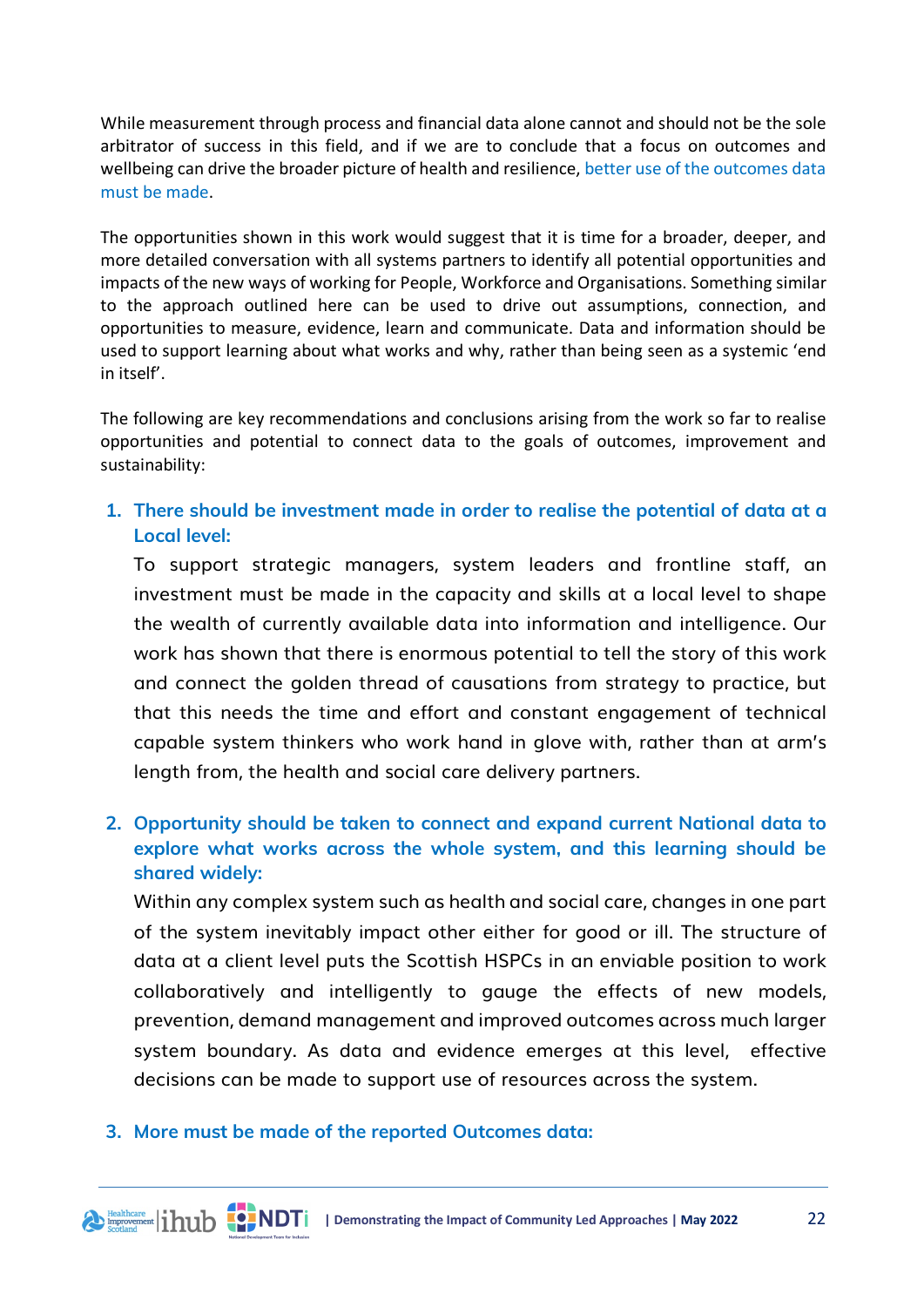As described above, as a central part of national strategy as well as a fundamental element of the wellbeing that drives sustainability, consideration should be given to the current use of outcomes data for social care. Specifically, could existing questions and data used to formulate a Social Care Related Quality-of-Life measure? Could sampling be altered to ensure individuals with direct experience of the practices and behaviours of Community Asset Based approaches be included? Whether social care reviews could be sensitively designed to include simple questions about how care and support help individuals achieve their desired outcomes?

#### **4. Information on 'what works' should be part of Quality and Improvement locally and nationally:**

Outcomes, Experiential, and Quality-of-Life data, such as that captured in the Health and Care Experience Survey has the potential to be used to triangulate and enhance the learning for HSCPs engaged in this work. The Person level data captured across the system has huge potential to tell a story of equity and improvement. It has the potential to target those most in need and to close the gap between those with the best outcomes and those who are left behind. Wherever possible, the information that HSPCs are able to show about what drives better outcomes should be part of all relevant Quality Improvement and Inspection Criteria.

#### **5. There must be a focus on Measurement for Learning:**

While recognising the importance of data in our journey for evidence, innovation, and improvement, we must ensure that we do not focus on these to the exclusion of everything else, but rather on the practice and quality factors that drive these measures. Organisations should be supported to be curious about their data and involve their staff in investigating the real causes and linkages between behaviours and impacts. Such an approach would support real learning and progression in these areas.